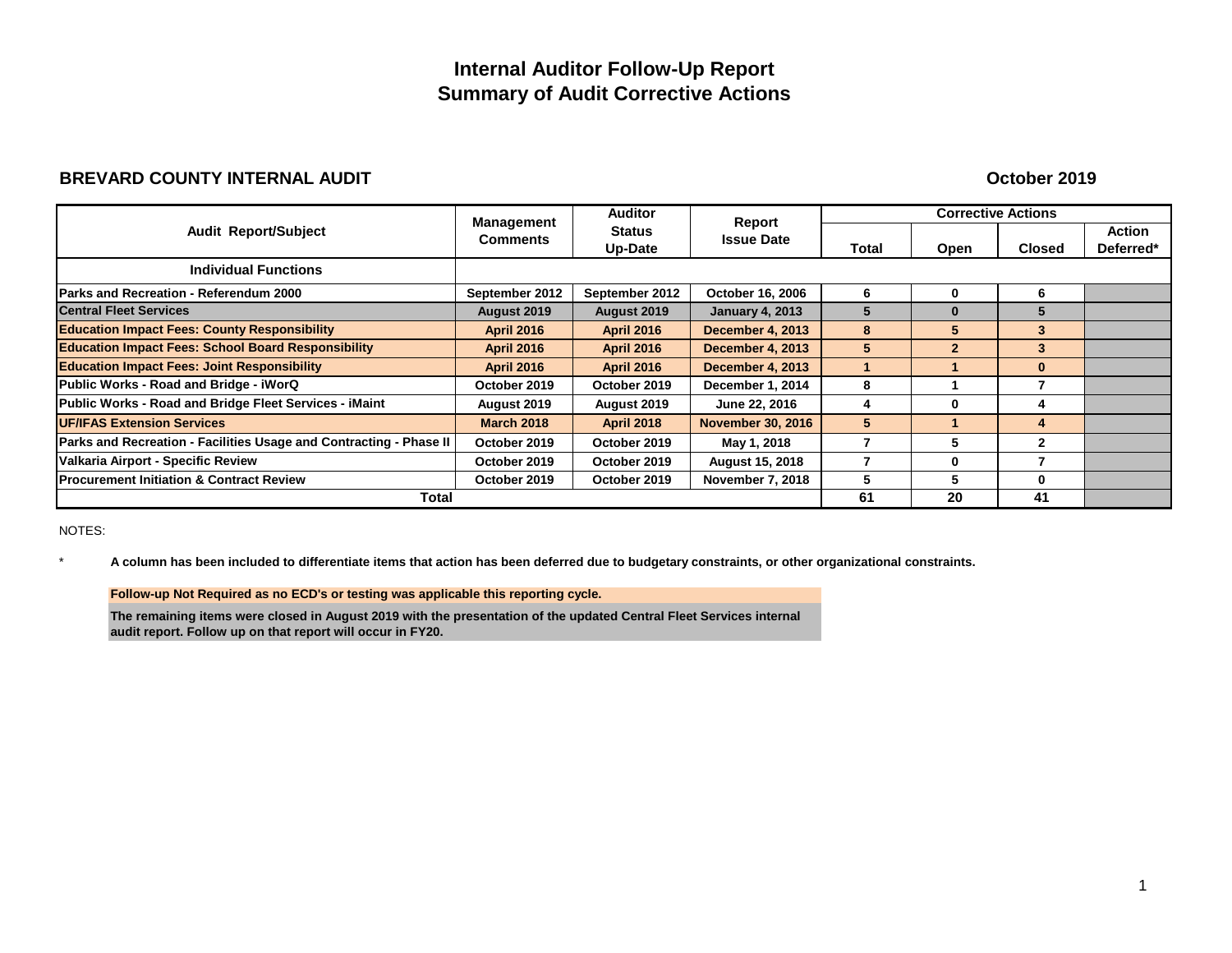### **FUNCTION: Parks and Recreation Referendum 2000**

### **Open/Closed**

**= On schedule to complete ECDs**

**= Missed ECD (1st time), planned to complete in next 3 month review**

**= Missed ECD (2nd time or over 3 months for revised ECD)**

|             |                                                                                                                                                                                                                                                                                                                                                                                                                                                                                                                                                                                                                                                                                                                                                                                                                                                                                                                                                                                                                                     | <b>Management Comments</b>                                                                                                                                 | <b>Auditor Comments</b>                                                                                                                                                                                                                                                                                                                                                                                                                         |               |
|-------------|-------------------------------------------------------------------------------------------------------------------------------------------------------------------------------------------------------------------------------------------------------------------------------------------------------------------------------------------------------------------------------------------------------------------------------------------------------------------------------------------------------------------------------------------------------------------------------------------------------------------------------------------------------------------------------------------------------------------------------------------------------------------------------------------------------------------------------------------------------------------------------------------------------------------------------------------------------------------------------------------------------------------------------------|------------------------------------------------------------------------------------------------------------------------------------------------------------|-------------------------------------------------------------------------------------------------------------------------------------------------------------------------------------------------------------------------------------------------------------------------------------------------------------------------------------------------------------------------------------------------------------------------------------------------|---------------|
| <b>Risk</b> | <b>Original Issue</b>                                                                                                                                                                                                                                                                                                                                                                                                                                                                                                                                                                                                                                                                                                                                                                                                                                                                                                                                                                                                               | as of October 2019                                                                                                                                         | as of October 2019                                                                                                                                                                                                                                                                                                                                                                                                                              | <b>Status</b> |
| <b>High</b> | Formalized Long-Term Planning: As the County does not have a formal long-term strategic plan<br>for parks and recreation within Brevard County, the tasks of pulling together the "wish list", creating<br>solid budgets and realistic timelines and identifying the land for the referendum could not be                                                                                                                                                                                                                                                                                                                                                                                                                                                                                                                                                                                                                                                                                                                           | The department agrees that a formalized long-term<br>plan is desired. A long-term strategic plan would<br>need to be County-wide, upon which the Parks and | As a result of this item remaining in Action<br>Deferred status since 2012, the County has<br>accepted the risk of not having a long-range plan                                                                                                                                                                                                                                                                                                 | <b>Closed</b> |
|             | adequately completed within the approximate eight month time period.                                                                                                                                                                                                                                                                                                                                                                                                                                                                                                                                                                                                                                                                                                                                                                                                                                                                                                                                                                | Recreation plan would build in order to ensure<br>concurrency.                                                                                             | specifically related to the Parks and Recreation<br>Department. The annual budgeting process, as<br>well as the Capital Improvement Plan, serve as the<br>County's overall planning tool, and any long-range<br>plan would need to be county wide. We request<br>approval from the Audit Committee to close this<br>issue, specifically related to Parks, and will revisit<br>an overall county plan during a future entity-wide<br>assessment. |               |
|             | <b>Auditor Recommendation</b>                                                                                                                                                                                                                                                                                                                                                                                                                                                                                                                                                                                                                                                                                                                                                                                                                                                                                                                                                                                                       | ECD:                                                                                                                                                       | <b>Testing Date:</b>                                                                                                                                                                                                                                                                                                                                                                                                                            |               |
|             | Ideally, the County should formalize their planning process related to the long-term plans for parks<br>and recreation within Brevard County to include:<br>Goals and Objectives - these are statements of what is to be accomplished during the period to<br>achieve various aspects of the basic purpose.<br>• Long-term Plan – in its broadest sense, a long-term plan is a statement of goals or objectives and<br>the course of action it intends to follow to accomplish them. A long-term plan is often called a<br>"strategic plan". We recommend that the Parks and Recreation Department develop a long-term<br>plan, "strategic plan", which would answer the following questions: where are we now, where do we<br>want to go, how do we get there, how much will it cost, how will we fund it and are we making<br>progress.<br>This planning process will assist the County in determining what parks and recreation related projects<br>they want to pursue in order to stay focused and reach their ultimate goals. | Closed.                                                                                                                                                    | Closed.                                                                                                                                                                                                                                                                                                                                                                                                                                         |               |

# **Internal Auditor Follow-Up Report of Corrective Actions**

## **BREVARD COUNTY INTERNAL AUDIT Report Issue Date: October 16, 2006**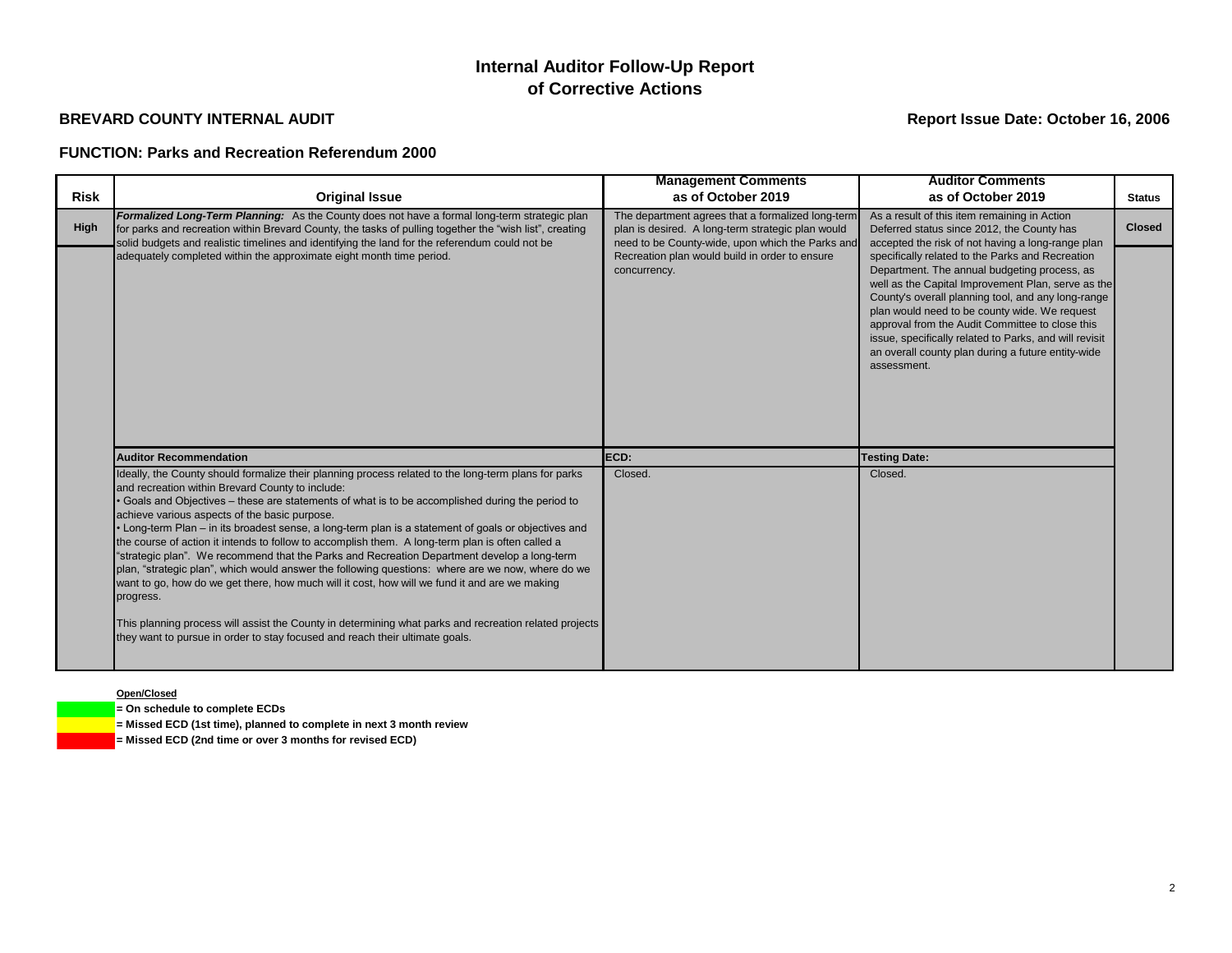## **FUNCTION: Public Works - Road and Bridge - iWorQ**

**Open/Closed**

**= On schedule to complete ECDs**

**= Missed ECD (1st time), planned to complete in next 3 month review**

**= Missed ECD (2nd time or over 3 months for revised ECD)**

|                 |                                                                                                                                                                                                                                                                                                                                                                                                                                                                                                                                                                                                                                                                                                                                                                                                                                                                                                                                                                                                                                                                 | <b>Management Comments</b>                                                                                                                                                                                                                                                                                                                                                                                                                                                                                                                                                                                                                  | <b>Auditor Comments</b>                                                                                                            |               |
|-----------------|-----------------------------------------------------------------------------------------------------------------------------------------------------------------------------------------------------------------------------------------------------------------------------------------------------------------------------------------------------------------------------------------------------------------------------------------------------------------------------------------------------------------------------------------------------------------------------------------------------------------------------------------------------------------------------------------------------------------------------------------------------------------------------------------------------------------------------------------------------------------------------------------------------------------------------------------------------------------------------------------------------------------------------------------------------------------|---------------------------------------------------------------------------------------------------------------------------------------------------------------------------------------------------------------------------------------------------------------------------------------------------------------------------------------------------------------------------------------------------------------------------------------------------------------------------------------------------------------------------------------------------------------------------------------------------------------------------------------------|------------------------------------------------------------------------------------------------------------------------------------|---------------|
| <b>Risk</b>     | <b>Observation #5</b>                                                                                                                                                                                                                                                                                                                                                                                                                                                                                                                                                                                                                                                                                                                                                                                                                                                                                                                                                                                                                                           | as of October 2019                                                                                                                                                                                                                                                                                                                                                                                                                                                                                                                                                                                                                          | as of October 2019                                                                                                                 | <b>Status</b> |
| <b>Moderate</b> | Through our discussion, walkthroughs and observations at each Area office, we noted that equipmen<br>hourly rates within iWorQ can be changed by personnel entering the data.                                                                                                                                                                                                                                                                                                                                                                                                                                                                                                                                                                                                                                                                                                                                                                                                                                                                                   | We previously reported that an update to equipment<br>rates required Board approval; however, upon<br>further clarification with the County Attorney's office,                                                                                                                                                                                                                                                                                                                                                                                                                                                                              | This will be tested in Q1 2020 when all equipment<br>rates have been updated in iWorQ to the 2019<br>FEMA equipment rate schedule. | <b>Open</b>   |
|                 | Equipment rates are automatically applied in iWorQ based on the equipment's asset number. Each<br>piece of equipment is assigned a specific, Board approved, rate for tracking the hourly cost of using<br>the equipment. These hourly rates are also used for interdepartmental and external billing<br>calculations.<br>Although no exceptions between approved rates and rates charged were noted during our testing,<br>allowing users the ability to edit equipment costs can lead to improper, inaccurate, or unapproved<br>costs applied to Work Orders. This may affect calculations used in billings, as well as calculations<br>used to determine the operating costs of the Program.<br>We further noted through discussion with Program personnel that current equipment rates were last<br>approved approximately 10 years ago. As such, these rates may not accurately capture the current<br>costs of using and maintaining equipment, which in turn, may lead to insufficient recovery of costs for<br>interdepartmental and external billings. | it was determined that Board approval is not<br>required. Previous efforts to update equipment rates<br>in iWorq utilizing Equipment Watch proved cost<br>prohibitive, as the need for specialized rates required<br>additional licensing. As such, we elected to move<br>forward utilizing the equipment rates defined by<br>FEMA in 2019. Utilizing the FEMA equipment rates<br>will also allow for easier tracking of equipment costs<br>in accordance with FEMA requirements, for costs<br>submitted for reimbursements related to future storm<br>events. We expect to complete the full update of<br>equipment rates by Q1 FY2019-20. |                                                                                                                                    |               |
|                 | <b>Auditor Recommendation</b>                                                                                                                                                                                                                                                                                                                                                                                                                                                                                                                                                                                                                                                                                                                                                                                                                                                                                                                                                                                                                                   | ECD:                                                                                                                                                                                                                                                                                                                                                                                                                                                                                                                                                                                                                                        | <b>Testing Date:</b>                                                                                                               |               |
|                 | We recommend the equipment rates field be locked during the data entry process to prevent<br>inadvertent changes or manipulation to the rates. Only authorized personnel should have access to<br>edit costs within iWorQ.<br>We further recommend the Program re-evaluate the current equipment costs for reasonableness, and R: Q1 2020<br>assess if the rates accurately capture the costs of usage and maintenance. The Program may<br>consider using rates listed in the AED Green Book as a baseline standard for the evaluation. The<br>AED Green Book is an annual publication of nationally averaged equipment rental rates (by<br>manufacturer / model) and is widely considered as the industry standard for equipment rates.<br>The Program may also consider implementing a policy to evaluate costs on a recurring (e.g.,<br>biannual) basis.                                                                                                                                                                                                     | O: Q1 2016<br>R: Q1 2017<br>R: Q3 2017<br>R: Q1 2018                                                                                                                                                                                                                                                                                                                                                                                                                                                                                                                                                                                        | Q1 2020                                                                                                                            |               |

## **Internal Auditor Follow-Up Report of Corrective Actions**

### **BREVARD COUNTY INTERNAL AUDIT Report Issue Date: December 1, 2014**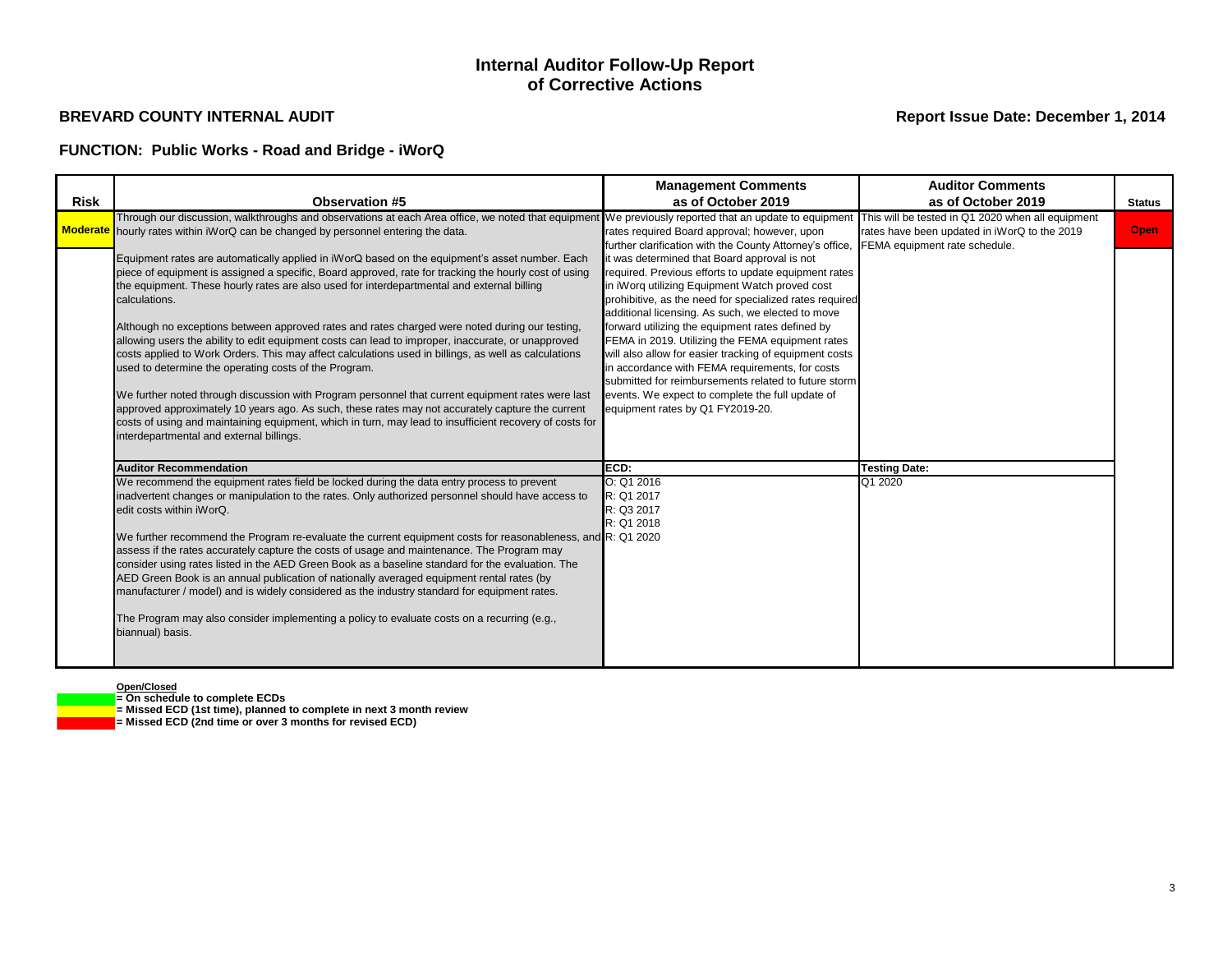## **BREVARD COUNTY INTERNAL AUDIT Report Issue Date: June 10, 2016 FUNCTION: Public Works - Road and Bridge Fleet Services - iMaint**

| <b>Risk</b> | <b>Observation #2</b>                                                                                                                                                                                                                                                                                                                                                                                                                                                                                                                            | <b>Management Comments</b><br>as of August 2019                                                                                                                                                                                                                                       | <b>Auditor Comments</b><br>as of August 2019                                                                                                         | <b>Status</b> |
|-------------|--------------------------------------------------------------------------------------------------------------------------------------------------------------------------------------------------------------------------------------------------------------------------------------------------------------------------------------------------------------------------------------------------------------------------------------------------------------------------------------------------------------------------------------------------|---------------------------------------------------------------------------------------------------------------------------------------------------------------------------------------------------------------------------------------------------------------------------------------|------------------------------------------------------------------------------------------------------------------------------------------------------|---------------|
|             | Through our discussions, walkthroughs, and observations with Fleet Services personnel, we noted<br>Moderate there is currently not a timely, consistent, and documented process for the recurring monitoring of key reporting:                                                                                                                                                                                                                                                                                                                   | We have implemented the following ongoing KPI<br>CM-1864 Weekly Work Oder Labor Summary                                                                                                                                                                                               | RSM obtained the KPI reports for a sample of<br>historical weeks/months, noting the reports were<br>generated and available for Management's review. | <b>Closed</b> |
|             | performance indicators (KPI's) by Division Management.<br>Although we noted that certain information is reported on an ad-hoc basis, standard KPIs for recurring Report (showing work orders by employee, status,<br>review have not been developed / approved.<br>Consistent, documented, and timely review of KPI's is essential to give management the ability to<br>identify trends, assess performance and progress against goals, and identify areas requiring a more in Type % (showing breakdown of type by corrective,<br>depth review. | hours, and labor cost)<br>CM-2007M Monthly Work Order Summary - By<br>preventive, etc.)<br>CM-2005M Monthly Top Ten Maintenance Cost (by<br>asset)<br>CM-1862M Monthly Top Ten Maintenance Cost (by<br>problem type)<br>CM-1862M Annual Top Ten Maintenance Cost (by<br>problem type) | As such we recommend follow up for this<br>observation be closed.                                                                                    |               |
|             | <b>Auditor Recommendation</b>                                                                                                                                                                                                                                                                                                                                                                                                                                                                                                                    | ECD:                                                                                                                                                                                                                                                                                  | <b>Testing Date:</b>                                                                                                                                 |               |
|             | We recommend the Division develop a formal, recurring process for management level review of Key Closed.<br>Performance Indicators. These KPI's should be selected with the objectives of monitoring trends,<br>assessing performance, and identifying areas of concern, etc. The selected metrics and evidence of<br>management's review should be documented in a recurring (ex. monthly, quarterly) report for ease of<br>review.                                                                                                             |                                                                                                                                                                                                                                                                                       | Closed.                                                                                                                                              |               |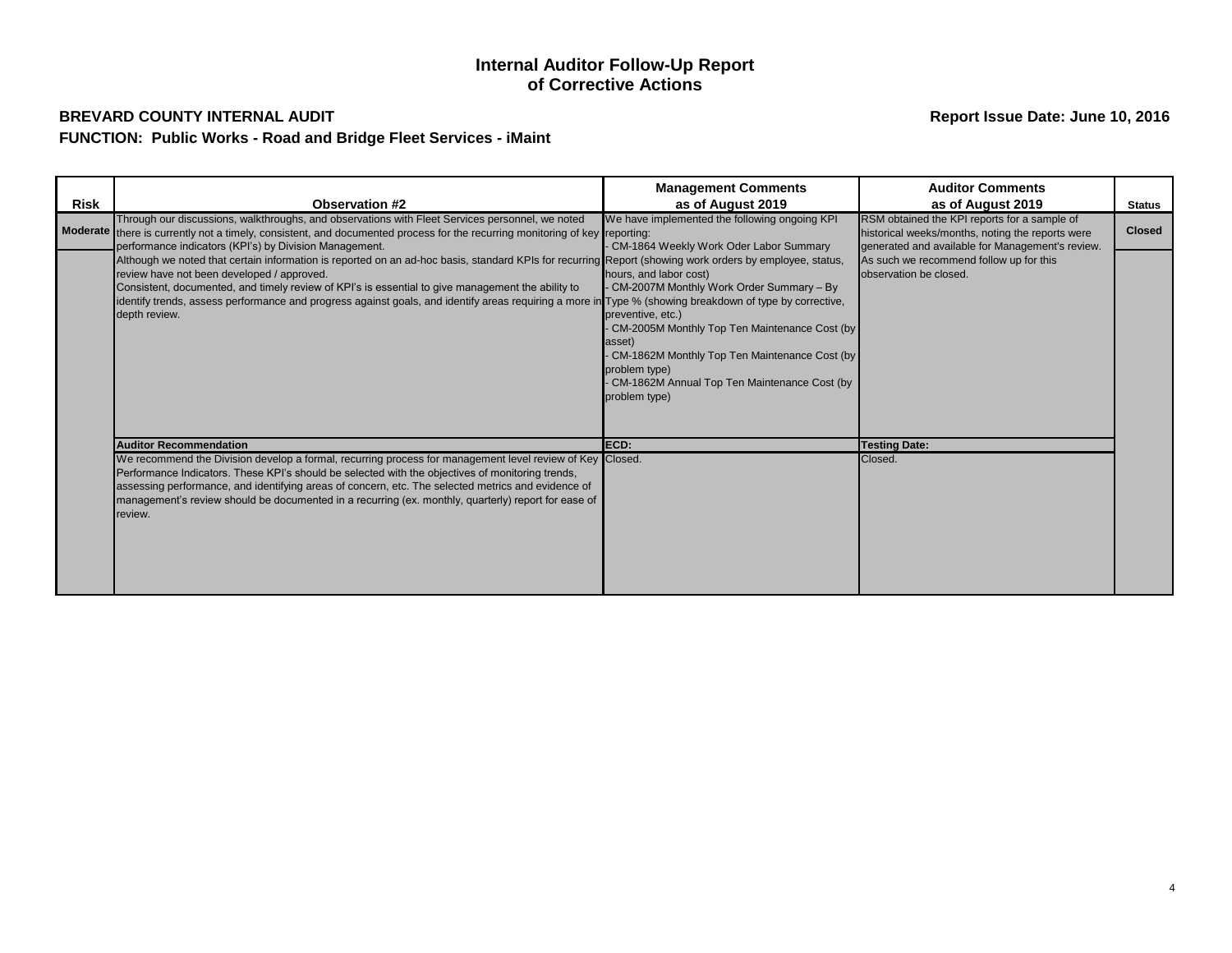## **BREVARD COUNTY INTERNAL AUDIT Report Issue Date: June 10, 2016 FUNCTION: Public Works - Road and Bridge Fleet Services - iMaint**

## **Internal Auditor Follow-Up Report of Corrective Actions**

**Open/Closed**

**= On schedule to complete ECDs**

- - **= Missed ECD (1st time), planned to complete in next 3 month review = Missed ECD (2nd time or over 3 months for revised ECD)**

|             |                                                                                                                                                        | <b>Management Comments</b>                                                                           | <b>Auditor Comments</b>                                                                                 |               |
|-------------|--------------------------------------------------------------------------------------------------------------------------------------------------------|------------------------------------------------------------------------------------------------------|---------------------------------------------------------------------------------------------------------|---------------|
|             | <b>Observation #3</b>                                                                                                                                  |                                                                                                      |                                                                                                         |               |
| <b>Risk</b> |                                                                                                                                                        | as of August 2019                                                                                    | as of August 2019                                                                                       | <b>Status</b> |
|             | Through discussions and observations with Fleet Services personnel, we noted there are not                                                             |                                                                                                      | 1) We have updated the inventory process to include 1) This item was tested and closed in October 2017. | <b>Closed</b> |
|             | Moderate documented policies and procedures in place regarding the following processes:                                                                | review of all invoices by the Supervisor/Lead                                                        |                                                                                                         |               |
|             |                                                                                                                                                        | Mechanic, as well as two daily reports that capture                                                  | 2) RSM obtained the KPI reports for a sample of                                                         |               |
|             | 1. Work Order - Invoice Review – In accordance with Observation #1, there currently does not exist a inventory added from stock, and inventory ordered |                                                                                                      | historical months, noting the reports were generated                                                    |               |
|             | formally documented process to ensure Equipment Supervisor review of all invoices processed by the for work orders.                                    |                                                                                                      | and available for Management's review. As such we                                                       |               |
|             | Operation Support Specialist. This includes invoices applied directly to work orders, or invoices<br>entered into inventory for consumption.           |                                                                                                      | recommend follow up for this observation be closed.                                                     |               |
|             |                                                                                                                                                        | 2) In conjunction with the KPI reports developed<br>related to Observation #2 above, we have created |                                                                                                         |               |
|             | 2. Work Order - Timely Initiation & Closeout - During our procedures, we noted that RBM does not                                                       | WO Initiation and Closeout reports. These monthly                                                    |                                                                                                         |               |
|             | have a formally documented policy in place requiring initiation or closure of a work request within a                                                  | reports provide a snapshot of work orders opened                                                     |                                                                                                         |               |
|             | specified time period. By not providing guidance to process owners regarding timely initiation and                                                     | during the prior month by type, showing date                                                         |                                                                                                         |               |
|             | closure, RBM increases the risk of delayed or incomplete work requests, or work orders that remain                                                     | scheduled, current status, and date closed if                                                        |                                                                                                         |               |
|             | open after work has been completed.                                                                                                                    | applicable.                                                                                          |                                                                                                         |               |
|             |                                                                                                                                                        |                                                                                                      |                                                                                                         |               |
|             |                                                                                                                                                        |                                                                                                      |                                                                                                         |               |
|             |                                                                                                                                                        |                                                                                                      |                                                                                                         |               |
|             | <b>Auditor Recommendation</b>                                                                                                                          | ECD:                                                                                                 | <b>Testing Date:</b>                                                                                    |               |
|             | We recommend Management consider developing policies and procedures which include:                                                                     | Closed.                                                                                              | Closed.                                                                                                 |               |
|             |                                                                                                                                                        |                                                                                                      |                                                                                                         |               |
|             | 1. A monthly reconciliation between invoices paid and parts added to work orders + inventory                                                           |                                                                                                      |                                                                                                         |               |
|             | additions. As all invoices paid during the month should either be applied to specific work orders, or to                                               |                                                                                                      |                                                                                                         |               |
|             | the stocked inventory, a reconciliation will identify discrepancies between payments and applications.                                                 |                                                                                                      |                                                                                                         |               |
|             | Further, this will help ensure that the Equipment Supervisor reviews all invoices processed by the                                                     |                                                                                                      |                                                                                                         |               |
|             | Operation Support Specialist (either through review of periodic inventory count adjustments or review                                                  |                                                                                                      |                                                                                                         |               |
|             | of attachments to each work order).                                                                                                                    |                                                                                                      |                                                                                                         |               |
|             |                                                                                                                                                        |                                                                                                      |                                                                                                         |               |
|             | 2. A formalized process for initiating and closing a work order within a specified time period (also refer                                             |                                                                                                      |                                                                                                         |               |
|             | to Observation #2). This will help to ensure that all work orders are created, reviewed, and closed                                                    |                                                                                                      |                                                                                                         |               |
|             | within an acceptable time frame, and will also provide comparable data for Management's                                                                |                                                                                                      |                                                                                                         |               |
|             | consideration in ongoing monitoring of KPIs.                                                                                                           |                                                                                                      |                                                                                                         |               |
|             |                                                                                                                                                        |                                                                                                      |                                                                                                         |               |
|             |                                                                                                                                                        |                                                                                                      |                                                                                                         |               |
|             |                                                                                                                                                        |                                                                                                      |                                                                                                         |               |
|             |                                                                                                                                                        |                                                                                                      |                                                                                                         |               |
|             |                                                                                                                                                        |                                                                                                      |                                                                                                         |               |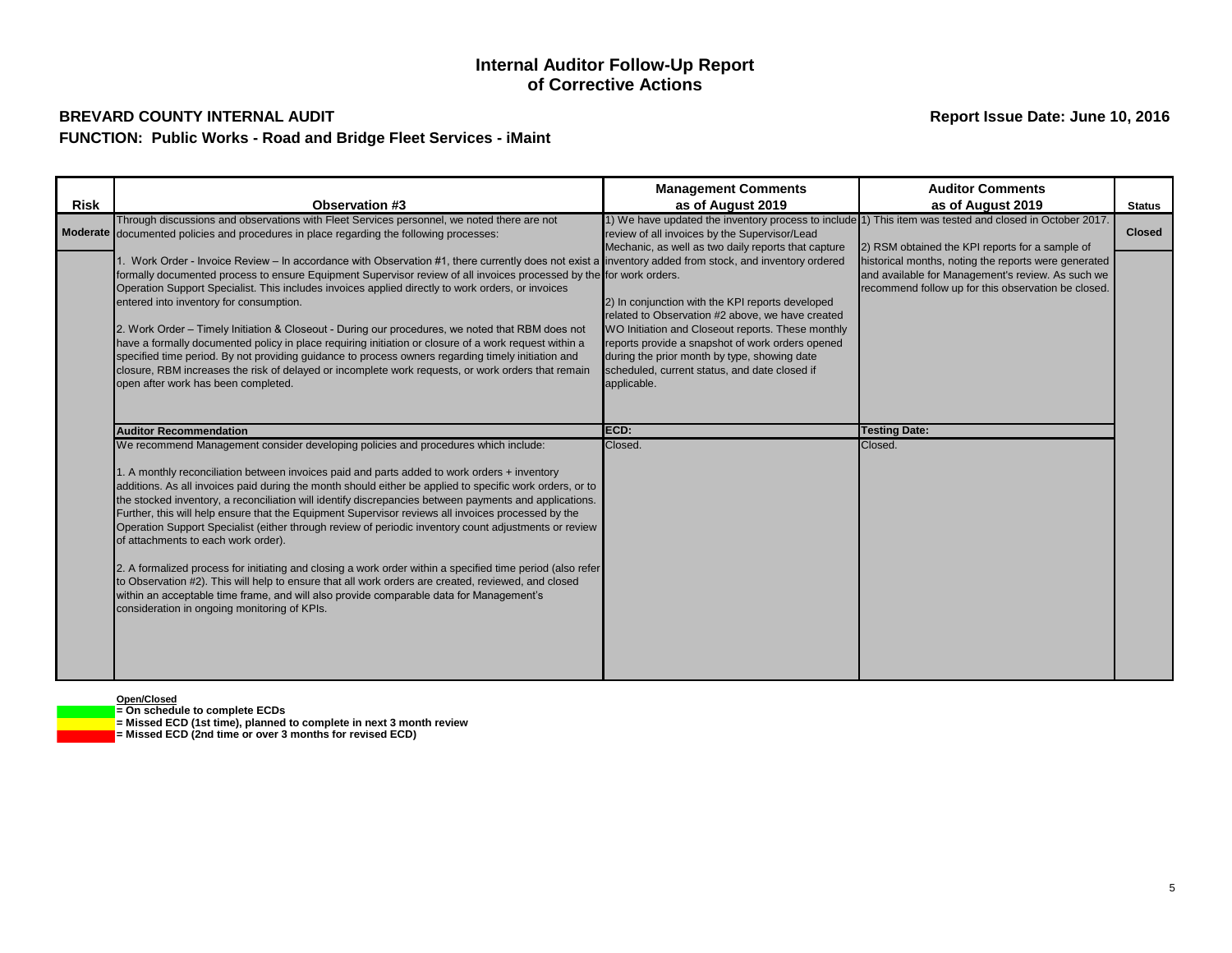| <b>Risk</b> |                                                                                                                                                                                                                                                                                                                                                                                                                                                                                                                                                                                                                                                                                                                                                                                                                                                                                                                                                                                                                                                                                                                                                                                                                                                                                                                                                                                                                                                                                                                                                                                                                                                                                                                                                                                                                                                                                                                                                                                                                                                                                                                                                                                                                                                                                                                                                                                                                                                                                                                                                                  | <b>Management Comments</b>                                                                                                                                                                                                                                                                                                                                                                                                                                                                                                                                                                                                                                                                                                                                                                                                                                                                                                                                                                            | <b>Auditor Comments</b>                                                                                                                                                                                                                                                                                                                                                                                                                                                                                                                                                                                                                                                                                                                                                                                                                                                                                                                                                                                                                                                                                                                                                                                                                                                                                                                                                                                                                                                                                                                                                                                                                                                                                                                                                             |                              |
|-------------|------------------------------------------------------------------------------------------------------------------------------------------------------------------------------------------------------------------------------------------------------------------------------------------------------------------------------------------------------------------------------------------------------------------------------------------------------------------------------------------------------------------------------------------------------------------------------------------------------------------------------------------------------------------------------------------------------------------------------------------------------------------------------------------------------------------------------------------------------------------------------------------------------------------------------------------------------------------------------------------------------------------------------------------------------------------------------------------------------------------------------------------------------------------------------------------------------------------------------------------------------------------------------------------------------------------------------------------------------------------------------------------------------------------------------------------------------------------------------------------------------------------------------------------------------------------------------------------------------------------------------------------------------------------------------------------------------------------------------------------------------------------------------------------------------------------------------------------------------------------------------------------------------------------------------------------------------------------------------------------------------------------------------------------------------------------------------------------------------------------------------------------------------------------------------------------------------------------------------------------------------------------------------------------------------------------------------------------------------------------------------------------------------------------------------------------------------------------------------------------------------------------------------------------------------------------|-------------------------------------------------------------------------------------------------------------------------------------------------------------------------------------------------------------------------------------------------------------------------------------------------------------------------------------------------------------------------------------------------------------------------------------------------------------------------------------------------------------------------------------------------------------------------------------------------------------------------------------------------------------------------------------------------------------------------------------------------------------------------------------------------------------------------------------------------------------------------------------------------------------------------------------------------------------------------------------------------------|-------------------------------------------------------------------------------------------------------------------------------------------------------------------------------------------------------------------------------------------------------------------------------------------------------------------------------------------------------------------------------------------------------------------------------------------------------------------------------------------------------------------------------------------------------------------------------------------------------------------------------------------------------------------------------------------------------------------------------------------------------------------------------------------------------------------------------------------------------------------------------------------------------------------------------------------------------------------------------------------------------------------------------------------------------------------------------------------------------------------------------------------------------------------------------------------------------------------------------------------------------------------------------------------------------------------------------------------------------------------------------------------------------------------------------------------------------------------------------------------------------------------------------------------------------------------------------------------------------------------------------------------------------------------------------------------------------------------------------------------------------------------------------------|------------------------------|
|             |                                                                                                                                                                                                                                                                                                                                                                                                                                                                                                                                                                                                                                                                                                                                                                                                                                                                                                                                                                                                                                                                                                                                                                                                                                                                                                                                                                                                                                                                                                                                                                                                                                                                                                                                                                                                                                                                                                                                                                                                                                                                                                                                                                                                                                                                                                                                                                                                                                                                                                                                                                  |                                                                                                                                                                                                                                                                                                                                                                                                                                                                                                                                                                                                                                                                                                                                                                                                                                                                                                                                                                                                       |                                                                                                                                                                                                                                                                                                                                                                                                                                                                                                                                                                                                                                                                                                                                                                                                                                                                                                                                                                                                                                                                                                                                                                                                                                                                                                                                                                                                                                                                                                                                                                                                                                                                                                                                                                                     |                              |
| <b>High</b> | 1. Rental Receipts (Permit Applications) (Recurring)<br>During our inspection of the 50 facility rental receipts (permit applications) selected for testing, we<br>noted the following exceptions broken down by the respective North, Central and South Areas:<br>North Area (15 samples)<br>• 2 of 3 with the special conditions "Commercial and Open to the Public" did not have the required<br>permits<br>2 of 3 with the special conditions "Commercial and Open to the Public" did not include the required<br>security plan<br>• 2 of 3 with the special conditions "Commercial and Open to the Public" did not have the required<br>certificates of insurance<br>• 3 of 15 did not have documentation to support the fee charged per the fee schedule<br>• 7 of 15 were not signed by the applicant<br>6 of 15 were not signed by Department staff<br>Central Area (10 samples)<br>• 4 of 10 were not signed by the applicant<br>• 4 of 10 were not signed by Department staff<br>South Area (25 samples)<br>• 4 of 7 with the special conditions "Commercial and Open to Public" did not include the required<br>security plan<br>• 3 of 7 with the special conditions "Commercial and Open to the Public did not have evidence of<br>approval by the recreation coordinator or above<br>• 1 of 25 - 50% of the fee was not collected within the required time (48 hours)<br>• 10 of 25 were not signed by the applicant<br>8 of 25 were not signed by Department staff<br>These types of exceptions can lead to the following: misappropriation of assets and / or failure to<br>capture and collect the appropriate revenue due to the County for facility rentals and usage; risk of<br>liability, claims and damages against the County including rental receipts (permit applications) not<br>signed by the customer whereby the applicant acknowledges and agrees to the following:<br>"I am 18 years of age (21 years of age if alcohol will be present) or over and understand as a<br>representative of said event/organization, that I take full responsibility for each and every participant of<br>said function. I have read and agree to follow the rental rules I have been given for my activity. I<br>hereby waive any and all claims against the Board of County Commissioners and its employees and<br>agents arising out of any personal injury or property damage that is incurred during said function. I<br>have also read the information on the reverse side of this permit and agree to the terms and<br>conditions hereof." | as of November 2019<br>a. The Department developed a Facilities Rental<br>Training Checklist and Operation Guide in March<br>2018 and trained current staff and will train all future<br>staff as part of the hiring process.<br>b. Once the deposit and final payment is received, a<br>signature page is printed at the completion of the<br>rental process and scanned electronically into<br>RecTrac. This was completed January, 2019.<br>c. Random audits, beginning June 2018, have been<br>completed quarterly by the Parks Support Services<br>Manager or designee.<br>d. Approval authority matrix was developed June,<br>2019. Area Managers have been using the matrix<br>beginning in June 2019, however the documentation<br>of the approvals when required by the authority<br>matrix was either granted orally or if via email, not<br>retained. Controls will be put in place to ensure the<br>approvals are documented within RecTrac. See<br>additional comments at observation 3. | as of November 2019<br>a. We obtained a list of employees and selected a<br>sample of five new hires since the Facilities Rental<br>Training Checklist and Operation Guide was put in<br>place. We obtained and reviewed Facilities Rental<br>Training Checklist noting each employee had<br>completed the training as evidenced by the<br>respective employee signature and date.<br>Additionally, we noted the checklist was properly<br>approved by the supervisor as evidenced by the<br>supervisor's signature and date.<br>We selected a sample of 15 reservations allocated<br>among the North, Central and South Area operations<br>noting that 7 out of 15 were not signed by the<br>applicant - these all related to phoned-in<br>reservations. (This matter is separately addressed in<br>observation 2).<br>b. In conjunction with the sample rental testing<br>above, we noted that the signature page and<br>relevant supporting documentation was scanned<br>electronically into RecTrac.<br>c. We obtained the August 2019 calendar that listed<br>the scheduled spot audits. We obtained and<br>reviewed the Financial Audit Checklist noting that<br>the audit checklist was signed by the auditor and<br>facility staff - the auditor and facility staff were not the<br>same.<br>d. We obtained a copy of the Approval Authority<br>Matrix developed by management dated June 2019.<br>However, based on discussions with management,<br>although the Area Managers stated that they started<br>utilizing the matrix beginning in June 2019,<br>documentation of the approvals when required by<br>the authority matrix was either granted orally or if via<br>email, not retained. We noted during our rental<br>sample testing above that for the 2 out of 15 | <b>Status</b><br><b>Open</b> |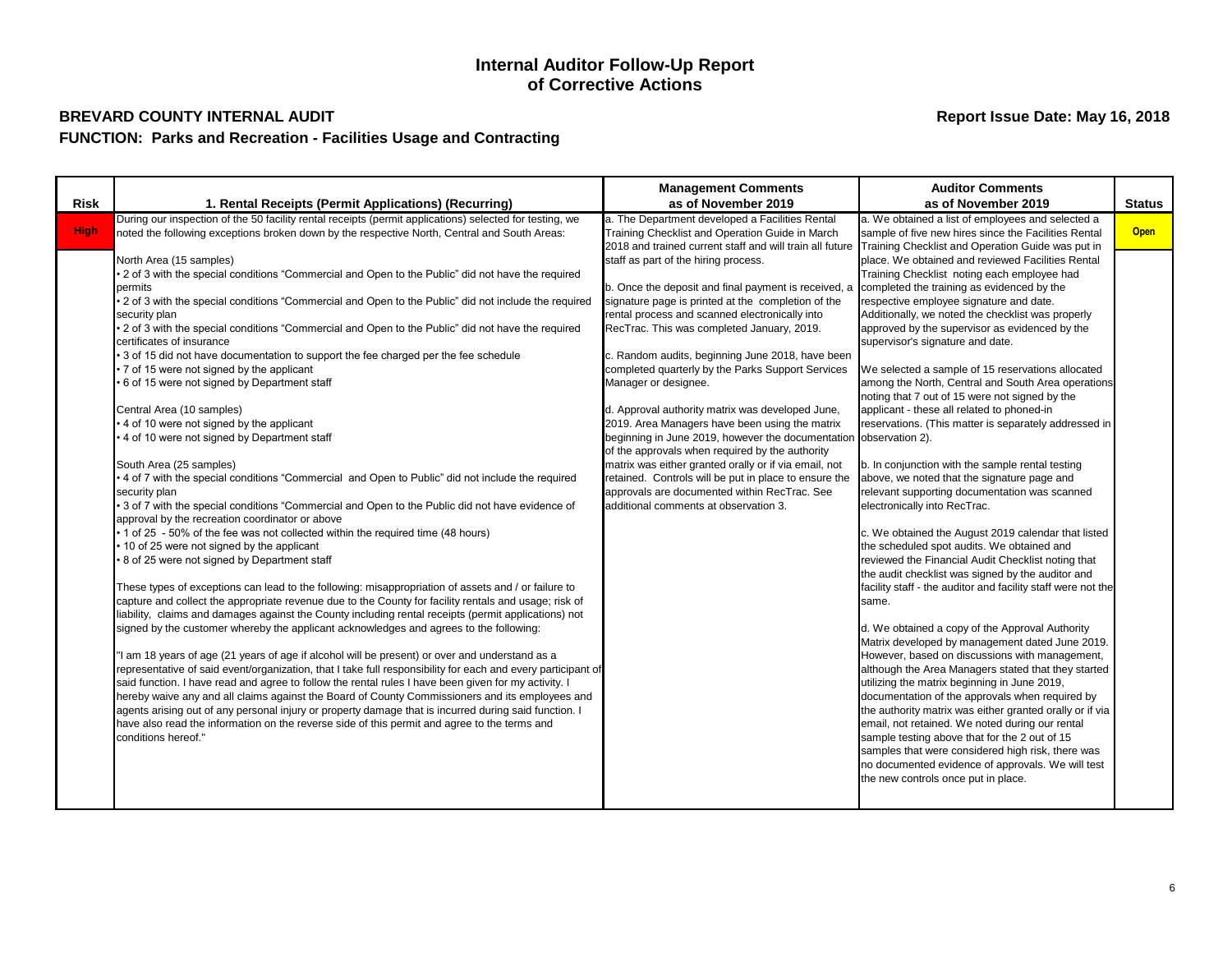| Auditor Recommendation                                                                                                                                                                                                                                                                                                                                                                                                                                                                                                                                                                                                                                                                                                                                                                                                                                                                                                                                                                                                                                                               |                                                                            | <b>Testing Date:</b>                            |  |
|--------------------------------------------------------------------------------------------------------------------------------------------------------------------------------------------------------------------------------------------------------------------------------------------------------------------------------------------------------------------------------------------------------------------------------------------------------------------------------------------------------------------------------------------------------------------------------------------------------------------------------------------------------------------------------------------------------------------------------------------------------------------------------------------------------------------------------------------------------------------------------------------------------------------------------------------------------------------------------------------------------------------------------------------------------------------------------------|----------------------------------------------------------------------------|-------------------------------------------------|--|
| We recommend that the County consider the following:<br>Provide training to staff regarding the proper steps to complete the rental (permit application)<br>process including all required approvals and supporting documentation.<br>Scan the final signed rental receipts (permit applications) and any relevant supporting<br>documentation electronically into RecTrac.<br>c. Carry out periodic spot audits of rental receipts (permit applications) and relevant supporting<br>documentation.*<br>d. Develop a formal, documented approval authority matrix for supervisor and above to review<br>rentals of a certain category that presents more risk of loss of revenue (sponsored / cosponsored vs.<br>commercial etc. category) or safety or reputational risk due to significance and nature of the activity,<br>public vs. private activity, alcohol / no alcohol, attendance, etc.*<br>Note: These were both carryover recommended actions from the previous internal audit that<br>management informed us was still open prior to the commencement of our procedures. | Closed<br>b. Closed<br>. Closed<br>d. O: October 1, 2018; R: December 2019 | Closed<br>Closed<br>Closed<br>March 2020<br>Id. |  |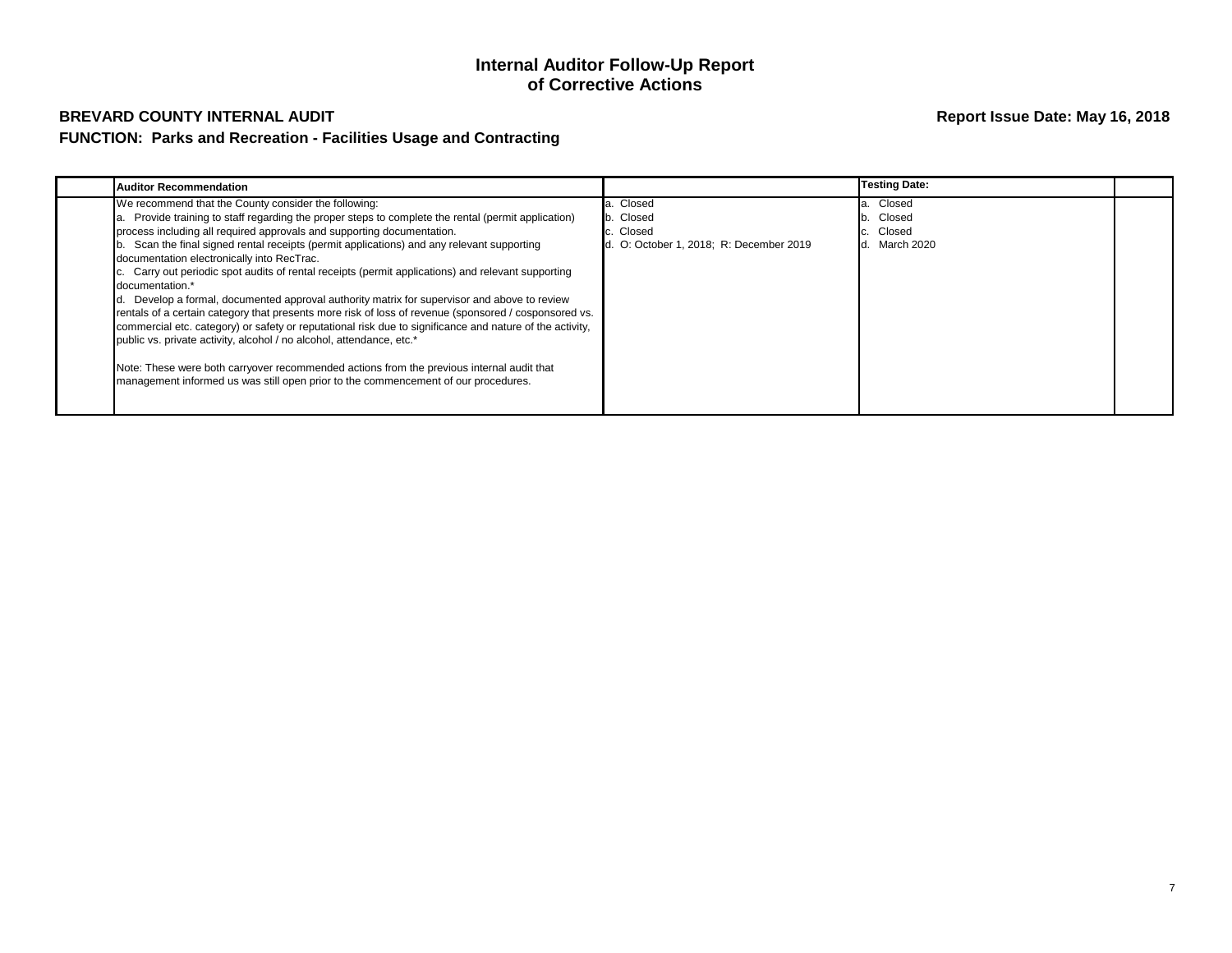|             |                                                                                                                                                                                                                                                                                                                                                                                                                                                                                                                                                                                                                                                                                                                                                                                                                                                                                                                                                                                                                                                                                                                                                                                                                                                                                                                                                                                                                                                                                                                                                                                    | <b>Management Comments</b>                                                                                                                                                                                                                                                                                                                                                                                   | <b>Auditor Comments</b>                                                                                                                                                                                                                                                                                                                                                                                                                                                                                                                                                                                                                                                                                                                                                                                                                                                                                                                                                                                         |               |
|-------------|------------------------------------------------------------------------------------------------------------------------------------------------------------------------------------------------------------------------------------------------------------------------------------------------------------------------------------------------------------------------------------------------------------------------------------------------------------------------------------------------------------------------------------------------------------------------------------------------------------------------------------------------------------------------------------------------------------------------------------------------------------------------------------------------------------------------------------------------------------------------------------------------------------------------------------------------------------------------------------------------------------------------------------------------------------------------------------------------------------------------------------------------------------------------------------------------------------------------------------------------------------------------------------------------------------------------------------------------------------------------------------------------------------------------------------------------------------------------------------------------------------------------------------------------------------------------------------|--------------------------------------------------------------------------------------------------------------------------------------------------------------------------------------------------------------------------------------------------------------------------------------------------------------------------------------------------------------------------------------------------------------|-----------------------------------------------------------------------------------------------------------------------------------------------------------------------------------------------------------------------------------------------------------------------------------------------------------------------------------------------------------------------------------------------------------------------------------------------------------------------------------------------------------------------------------------------------------------------------------------------------------------------------------------------------------------------------------------------------------------------------------------------------------------------------------------------------------------------------------------------------------------------------------------------------------------------------------------------------------------------------------------------------------------|---------------|
| <b>Risk</b> | 2. Phoned-in Reservation / Application Process                                                                                                                                                                                                                                                                                                                                                                                                                                                                                                                                                                                                                                                                                                                                                                                                                                                                                                                                                                                                                                                                                                                                                                                                                                                                                                                                                                                                                                                                                                                                     | as of November 2019                                                                                                                                                                                                                                                                                                                                                                                          | as of November 2019                                                                                                                                                                                                                                                                                                                                                                                                                                                                                                                                                                                                                                                                                                                                                                                                                                                                                                                                                                                             | <b>Status</b> |
| <b>High</b> | Based on discussions with Area Managers and staff in the field as well as senior management, during a. The Facilities Rental and Training Checklist and<br>our period of testing many of the reservations, if not the majority are completed via phone. When the<br>Department staff took the reservation over the phone and completed the various steps outlined above the rental permit signed by the applicant prior to                                                                                                                                                                                                                                                                                                                                                                                                                                                                                                                                                                                                                                                                                                                                                                                                                                                                                                                                                                                                                                                                                                                                                         | Operation Guide addresses staff attempting to have                                                                                                                                                                                                                                                                                                                                                           | a. We obtained and reviewed the Facilities Rental<br>and Training Checklist and Operation Guide noting<br>that it directs the staff to attempt to have the rental                                                                                                                                                                                                                                                                                                                                                                                                                                                                                                                                                                                                                                                                                                                                                                                                                                               | <b>Open</b>   |
|             | in the Background section to complete the application process, we noted that this then requires the<br>Department staff to take additional steps and the respective applicant additional steps to sign the<br>application and thereby agree to the waiver and terms and conditions noted in observation 1 above.<br>The normal process is for the Department staff to email the completed application directly from<br>RecTrac to the applicant. The applicant is requested to return the signed application in person or<br>electronically (via scan and email or fax). Upon inquiry of various department staff during our six site<br>visits noted in the procedures above, we noted that there is no standardized or consistent follow-up<br>process in place to obtain the signed applications from the applicants. Further, the applicant was not<br>required to return or provide a signed copy of the application to attend the scheduled event.<br>Additionally, the County Ordinance that governs this process (Section 78-82) also stipulates that the<br>applicant must present current photo identification.<br>The receiving and approving of applications for rentals via phone exacerbates the risk of the potential Ordinances of Brevard County, Florida to delete "the b. We noted via the Parks and Recreation<br>liabilities noted at Observation 1 since with this process it is even more difficult to ensure the applicant applicant has to provide current photo identification.<br>signs the application with its waiver and other terms and conditions. | approval and issuance of a permit. This was<br>completed March, 2018.<br>b. The Department continues to encourage online<br>reservations. The electronic check box was added.<br>No credit card information is stored in RecTrac.<br>Completed October, 2018.<br>c. To accommodate our customers, the Department<br>will recommend to the Board an amendment to<br>Chapter 78, Parks and Recreation, Code of | permit signed by the applicant prior to approval and<br>issuance of a permit. Additionally, we noted in<br>conjunction with our sample rental testing in<br>observation 1 (Auditor Comments) that for the<br>phoned-in reservations, attempts made by staff to<br>contact the applicant to sign the application via fax<br>or in person was documented. The staff indicated<br>that they were unable to obtain the applicant's<br>signature - the application includes the waiver and<br>terms and conditions noted in observation 1 above.<br>homepage links and use of social media the<br>Department continues to encourage online<br>reservations. We attempted to reserve a facility<br>online and was not able to process the reservation<br>unless we checked the electronic box agreeing to<br>the terms and conditions noted above in Observation<br>c. We will obtain and review Chapter 78, Code of<br>Ordinances, as amended, to verify the removal of<br>the requirement for photo identification. |               |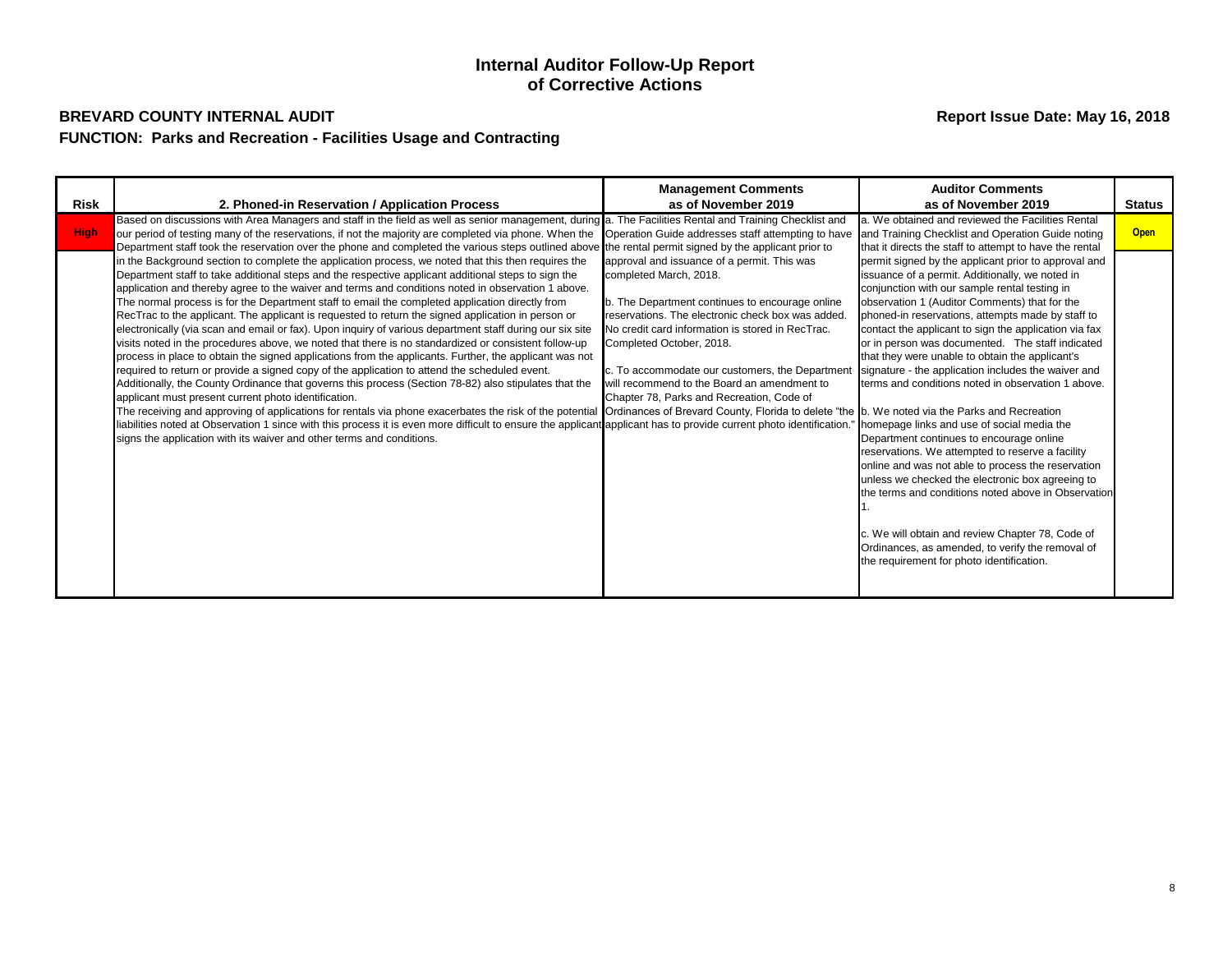| <b>Auditor Recommendation</b>                                                                                                                                                                                                                                                                                                                                                                                                                                                                                                                                                                                                                                                                                                                                                                                                                                                                                                                                                                                                                                                                                                                                                                                                                                                                                                                                                                                           | ECD:                                               | <b>Testing Date:</b>                  |  |
|-------------------------------------------------------------------------------------------------------------------------------------------------------------------------------------------------------------------------------------------------------------------------------------------------------------------------------------------------------------------------------------------------------------------------------------------------------------------------------------------------------------------------------------------------------------------------------------------------------------------------------------------------------------------------------------------------------------------------------------------------------------------------------------------------------------------------------------------------------------------------------------------------------------------------------------------------------------------------------------------------------------------------------------------------------------------------------------------------------------------------------------------------------------------------------------------------------------------------------------------------------------------------------------------------------------------------------------------------------------------------------------------------------------------------|----------------------------------------------------|---------------------------------------|--|
| We recommend that management consider the following:<br>Put a process in place to help ensure that rental permits are signed by the applicant and returned b. Closed<br>to staff prior to approval and issuance.<br>b. Encourage applicants to utilize the RecTrac online reservation portal to complete the reservation<br>in lieu of phoned-in reservations (where practical)*<br>Take steps to consistently enforce the County Ordinance requirement for the applicant to provide<br>photo identification to acquire a permit or take the proper steps to remove or revise this requirement<br>from the ordinance.<br>*As management notes in their response (b.), the online household / reservation process includes a<br>copy of the permit's "Other Information and Conditions for Issuance of Use Permit" that requires the<br>applicant to check a box acknowledging agreement before the permit application can be issued. We<br>tested this control by attempting to make a rental reservation noting that the portal required us to<br>check the box noted. Further, management indicated that no credit card information is retained in the<br>RecTrac system.<br>However, to help ensure that the other personal data that is stored on the RecTrac Vendor's server<br>has the proper IT security controls in place, management should seek to obtain a SOC report on an<br>annual basis from the Vendor. | a. Closed.<br>c. O: October 1, 2018; R: March 2020 | a. Open<br>b. Closed<br>c. March 2020 |  |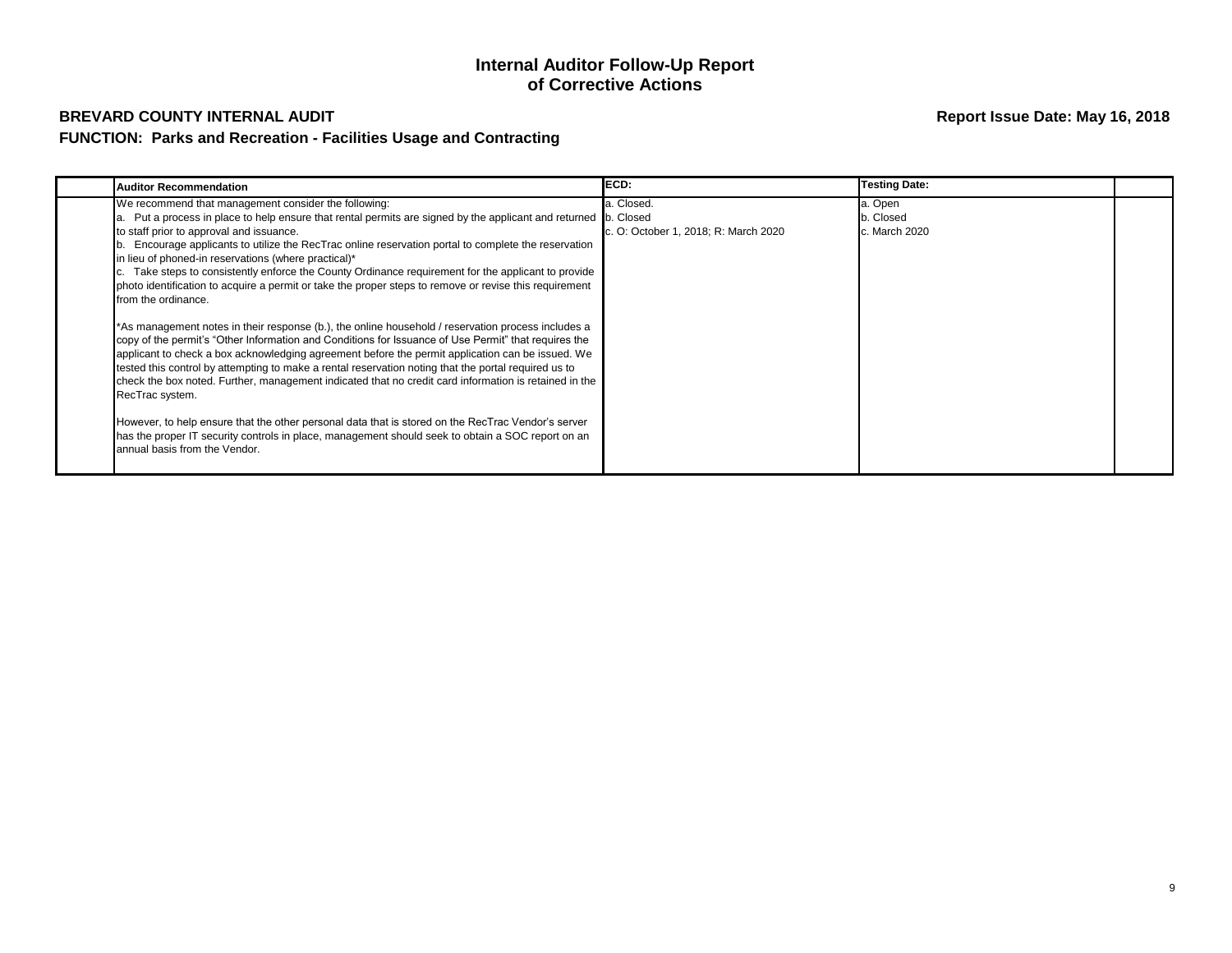| <b>Risk</b> | 3. RecTrac - Automated Controls                                                                                                                                                                                                                                                                                                                                                                                                                                                                                                                                                                                                                                                                                                                                                                                                                                                                                                                                         | <b>Management Comments</b><br>as of November 2019                                                                                                                                                                                                                                                                                                                                                                                                                                                                 | <b>Auditor Comments</b><br>as of November 2019                                                                                                                                                                                                                                                                                                                                                                                                                                                                                                                                                                                                                                                                                                                       | <b>Status</b> |
|-------------|-------------------------------------------------------------------------------------------------------------------------------------------------------------------------------------------------------------------------------------------------------------------------------------------------------------------------------------------------------------------------------------------------------------------------------------------------------------------------------------------------------------------------------------------------------------------------------------------------------------------------------------------------------------------------------------------------------------------------------------------------------------------------------------------------------------------------------------------------------------------------------------------------------------------------------------------------------------------------|-------------------------------------------------------------------------------------------------------------------------------------------------------------------------------------------------------------------------------------------------------------------------------------------------------------------------------------------------------------------------------------------------------------------------------------------------------------------------------------------------------------------|----------------------------------------------------------------------------------------------------------------------------------------------------------------------------------------------------------------------------------------------------------------------------------------------------------------------------------------------------------------------------------------------------------------------------------------------------------------------------------------------------------------------------------------------------------------------------------------------------------------------------------------------------------------------------------------------------------------------------------------------------------------------|---------------|
| <b>High</b> | We noted through our walkthroughs and discussions of the RecTrac software with the Area super<br>users, managers and superintendents and various observations of employees processing<br>reservations in the field, that the current configuration of RecTrac allows the employee to override the than the system administration. Completed by                                                                                                                                                                                                                                                                                                                                                                                                                                                                                                                                                                                                                          | a. Automated controls were implemented so that the $ a, b$ . We performed a walkthrough to test the<br>default fees cannot be overridden by anyone other                                                                                                                                                                                                                                                                                                                                                          | automated controls that were implemented including<br>automated controls related to default fees and                                                                                                                                                                                                                                                                                                                                                                                                                                                                                                                                                                                                                                                                 | <b>Open</b>   |
|             | fee schedule built into the RecTrac pull down menus and lacks key preventative controls. In addition,<br>the capability of the updated version of RecTrac may not be fully utilized with respect to potential<br>automation features, such as:<br>Override: For example, depending upon which facility rental selected, the RecTrac menu will default<br>to the fee assigned to the rental per the fee agreement. However, the employee can manually<br>override the default fee in RecTrac<br>Preventative controls - no automated control to prevent a front desk employee from processing a<br>high risk rental without obtaining supervisor approval (program coordinator or above)                                                                                                                                                                                                                                                                                 | October 1, 2018<br>b. Other software compatible automated controls,<br>including discount fee rules, employee fees, key<br>deposits, etc. were implemented in the Parks and<br>Recreation software system during the internal<br>auditor follow-up period (October 2019).<br>c. Various automated controls for high risk rentals<br>will be completed by November, 2019.<br>d. Due to software limitations various other<br>automated controls that were suggested to explore<br>cannot be configured in RecTrac. | discounts noting that the front desk user group does<br>not have the ability to override the default fees or<br>change the discount rules. Additionally, we tested<br>the various other automated controls / features<br>implemented by management noting that such<br>controls / features operated effectively as designed.<br>c. Various automated controls related to high risk<br>rental were not completed and therefore will be<br>tested when they are put in place.<br>d. Due to the software limitation, management<br>indicated that some of the other suggested<br>automated controls cannot be implemented. We<br>noted that there are compensating manual controls<br>in place related to these processes and therefore<br>consider this matter closed. |               |
|             | <b>Auditor Recommendation</b>                                                                                                                                                                                                                                                                                                                                                                                                                                                                                                                                                                                                                                                                                                                                                                                                                                                                                                                                           | ECD:                                                                                                                                                                                                                                                                                                                                                                                                                                                                                                              | <b>Testing Date:</b>                                                                                                                                                                                                                                                                                                                                                                                                                                                                                                                                                                                                                                                                                                                                                 |               |
|             | We recommend that management explore the full capability of RecTrac to configure automated<br>controls in order to address the following areas, including but not limited to:<br>No default fee override without Area Manager or above approval<br>Commercial activities open to the public with 50 or more attendees requires coordinator or above<br>approval<br>Questions / responses that constitute "High Risk Conditions" requires proper insurance<br>Open to the public and a commercial activity requires a security plan<br>Discounts rules<br>Refund rules<br>Employee fees requirements<br>Employees utilization rules<br>Key deposit requirements<br>Fifty percent (50%) of the total rental cost down payment requirements<br>Reservation cancellation fees<br>Fee payment requirements - paid in full 72 hours prior to facility rentals.<br>Proof of sales tax exemption if sales tax not charged<br>Parking plan for special events open to the public | a. Closed<br>b. Closed<br>c. O: October 1, 2018; R: November 2019<br>d. Closed                                                                                                                                                                                                                                                                                                                                                                                                                                    | a. Closed<br>b. Closed<br>c. March 2020<br>d. Closed                                                                                                                                                                                                                                                                                                                                                                                                                                                                                                                                                                                                                                                                                                                 |               |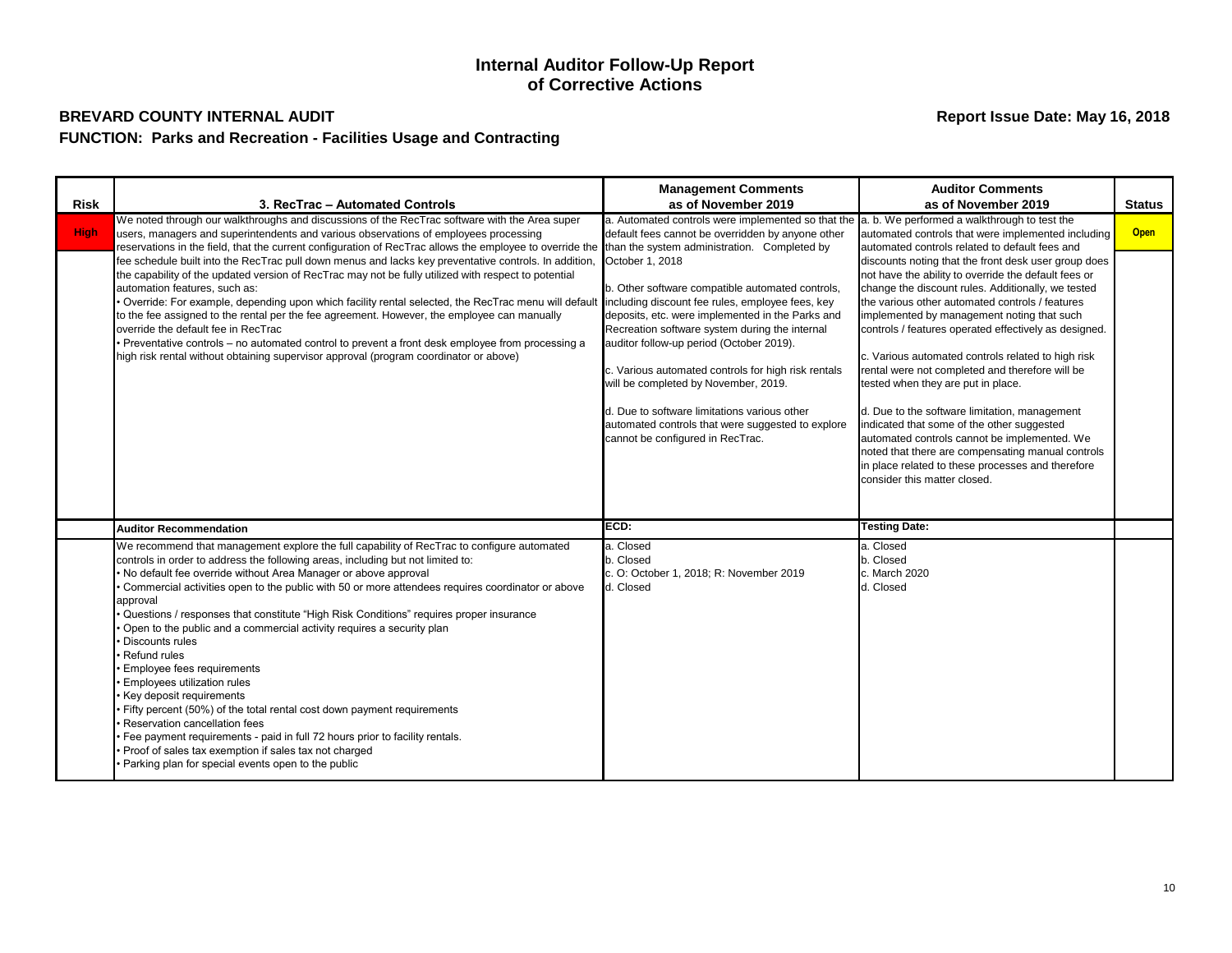| <b>Risk</b> | 4. Facility Keys Inventory (recurring)                                                                                                                                                                                                                                                                                                                                                                                                                                                                                                                                                                                                                                                                                                                                                                                                                                                                                                                                                                                                                                                       | <b>Management Comments</b><br>as of November 2019                                                                                                       | <b>Auditor Comments</b><br>as of November 2019                                                                                                                    | <b>Status</b> |
|-------------|----------------------------------------------------------------------------------------------------------------------------------------------------------------------------------------------------------------------------------------------------------------------------------------------------------------------------------------------------------------------------------------------------------------------------------------------------------------------------------------------------------------------------------------------------------------------------------------------------------------------------------------------------------------------------------------------------------------------------------------------------------------------------------------------------------------------------------------------------------------------------------------------------------------------------------------------------------------------------------------------------------------------------------------------------------------------------------------------|---------------------------------------------------------------------------------------------------------------------------------------------------------|-------------------------------------------------------------------------------------------------------------------------------------------------------------------|---------------|
|             | Management provided a consolidated listing of the key's assigned (checked out) for each Area, but<br>Moderate was not able to provide an up-to-date master inventory for each Area to account for the completeness Central Area purchased Best lock system in FY19<br>of the population such as Keys:<br>• Not checked-out                                                                                                                                                                                                                                                                                                                                                                                                                                                                                                                                                                                                                                                                                                                                                                   | South Area has implemented the Best lock system.<br>and will be installing it in FY 20. North Area<br>purchased half of the necessary hardware in FY 19 | This recommendation is being implemented in<br>phases for each Parks and Recreation Area. We will<br>test the implementation as a whole after it is<br>completed. | <b>Open</b>   |
|             | Unaccounted for (Missing / Lost)<br>"Overdue"<br>The Central Area provided a Master Key Inventory Registry but the report had not been updated for<br>over a year (last updated 1/17/2017) and there were a number of keys unaccounted for. Further, the<br>disposition column of the report did not indicate the action taken to resolve these matters.<br>The South Area provided two separate reports: an unsigned key list; and an assigned key list that                                                                                                                                                                                                                                                                                                                                                                                                                                                                                                                                                                                                                                | and will purchase the remaining components in FY<br>20.                                                                                                 |                                                                                                                                                                   |               |
|             | included: name of key holder, date issued, location of key, title of employee, key #, and date issued;<br>but the column for date due was blank, and for department and there was no column for<br>management/staff approval/authorization of the key assignment.<br>The North Area did not provide key list reports beyond the consolidated listing of keys checked out<br>noted above.<br>The lack of proper maintenance of the facility keys can lead to the unauthorized or misuse of assets.                                                                                                                                                                                                                                                                                                                                                                                                                                                                                                                                                                                            |                                                                                                                                                         |                                                                                                                                                                   |               |
|             | <b>Auditor Recommendation</b>                                                                                                                                                                                                                                                                                                                                                                                                                                                                                                                                                                                                                                                                                                                                                                                                                                                                                                                                                                                                                                                                | ECD:                                                                                                                                                    | <b>Testing Date:</b>                                                                                                                                              |               |
|             | We recommend that management develop a complete, standardized Key Registry inventory (keys<br>checked-out and checked-in) consistent by Area that includes, but is not limited to the following data:<br>• Key Number<br>Straigned To" – this section of the Key Registry should contain: the full name of the assignee along<br>with a title / description of who they are / represent.<br>• Key Location - facility number, name, room number, etc.<br>Date issued / checked out<br>· Date Due – recreation instructors, recreation partners, other rental users as applicable; upon<br>completion of the contractual usage period, the key(s) could be checked in to the respective Areas<br>Department management approval – column for tracking proper approval of the key assignments /<br>check out<br>Disposition – this column could indicate any keys not accounted for and the disposition / resolution<br>thereof<br>Based on our discussions with management, we understand that management is in the process of<br>updating the key inventory system to address these matters. | O: October 1, 2018<br>R: September 30, 2020                                                                                                             | October 2020                                                                                                                                                      |               |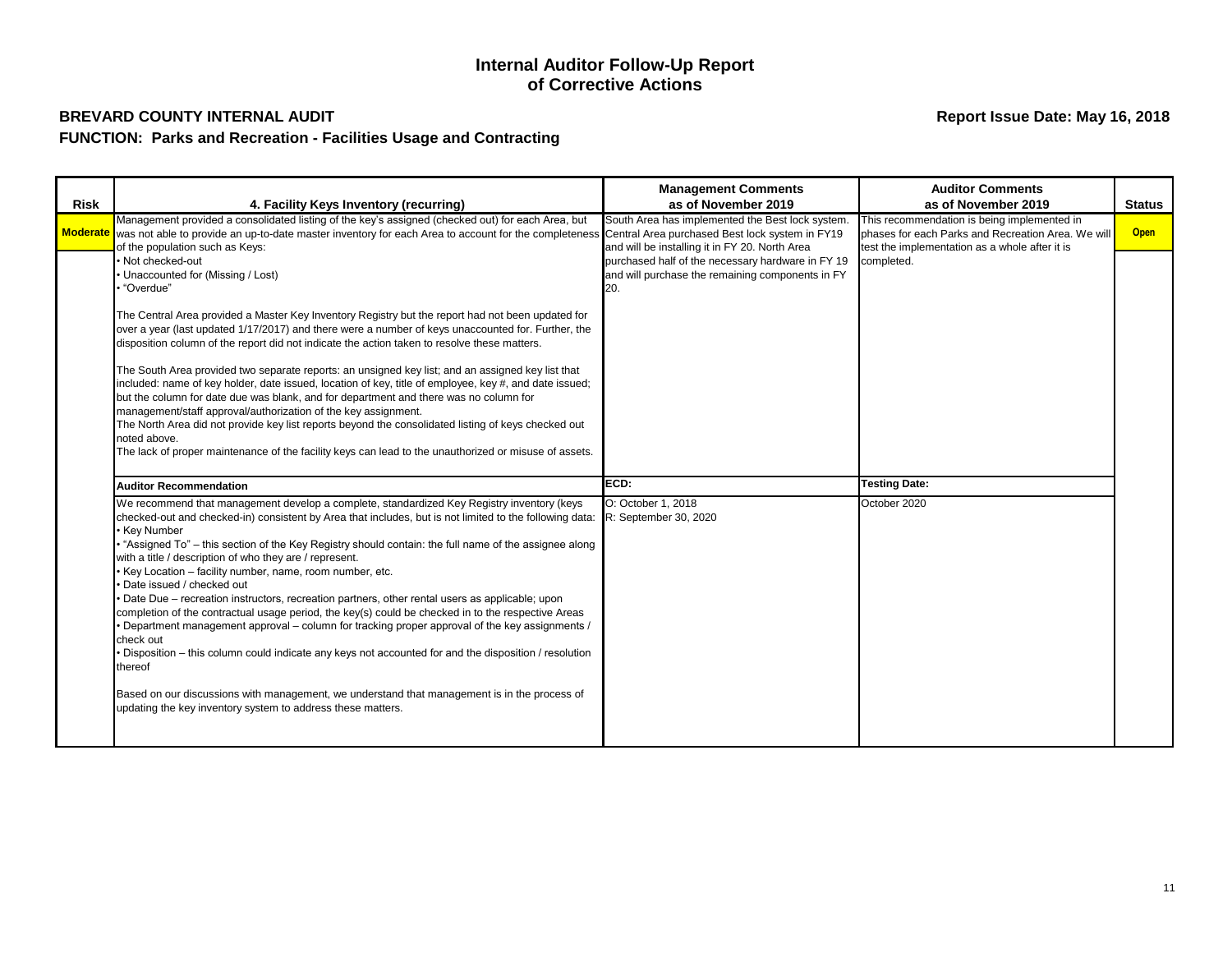| <b>Risk</b> |                                                                                                                                                                                                                                                                                                                                                                                                                                                                                                                                                                                                                                                                                                                                                                                                                                                                                                                                                                                                                                                                                                                                                                                          | <b>Management Comments</b><br>as of November 2019                                                                                                     | <b>Auditor Comments</b><br>as of November 2019                                                                                                                                                                                                                                                   | <b>Status</b> |
|-------------|------------------------------------------------------------------------------------------------------------------------------------------------------------------------------------------------------------------------------------------------------------------------------------------------------------------------------------------------------------------------------------------------------------------------------------------------------------------------------------------------------------------------------------------------------------------------------------------------------------------------------------------------------------------------------------------------------------------------------------------------------------------------------------------------------------------------------------------------------------------------------------------------------------------------------------------------------------------------------------------------------------------------------------------------------------------------------------------------------------------------------------------------------------------------------------------|-------------------------------------------------------------------------------------------------------------------------------------------------------|--------------------------------------------------------------------------------------------------------------------------------------------------------------------------------------------------------------------------------------------------------------------------------------------------|---------------|
|             | 5. Background Level 1 Checks<br>We performed follow-up testing related to background checks for recreation instructors and recreation a. Level 1 Background screening has been<br>Moderate partner agreements that were based on the new standard agreement that implemented our prior<br>recommended actions as noted in the Previous Internal Audit Report. The recommended action                                                                                                                                                                                                                                                                                                                                                                                                                                                                                                                                                                                                                                                                                                                                                                                                     | conducted and contracts signed by the Assistant<br>Director since August, 2018.                                                                       | a. Based on our review of a sample of recreation<br>instructors' rentals, we noted that the background<br>checks were completed prior to the execution of the                                                                                                                                    | <b>Closed</b> |
|             | resulted in management increasing the background check from a level 3 to a level 1 which included<br>fingerprinting and rescreening every five years.<br><b>Recreation Instructors</b><br>During our testing of 5 new agreements, we noted that in accordance with the Department's approval adhered to.<br>process, the background checks for 2 of 5 background checks were not completed prior to the<br>execution of the agreement by the Department as follows:<br>• Agreement executed on 1/24/2018; background check completed on 3/30/2018<br>Agreement executed on 1/26/2018; background check completed on 3/14/2018<br><b>Recreation Partners</b><br>During our testing of five agreements, we noted that for 1 of 5 recreation partners, two of the agents of<br>the program did not have their background checks performed as of the time of testing (4/19/2018); the<br>program / event is a year-round event.<br>The lack of proper or timely background checks could lead to allowing individuals with a criminal<br>record (and thereby posing a danger) to become a coach, manager, assistant, instructor, volunteer,<br>etc. in the respective youth sports / program. | b. The organization president and area managers<br>are jointly responsible for attempting to ensure the<br>contents of the Rec Partner Agreements are | agreements by the Assistant Director.<br>b. Based on our review a sample of recreation<br>partner rentals, we noted that background screening<br>was performed for the respective coach, manager,<br>assistant, instructor, volunteer, etc.; and appeared to<br>be performed in a timely manner. |               |
|             | <b>Auditor Recommendation</b>                                                                                                                                                                                                                                                                                                                                                                                                                                                                                                                                                                                                                                                                                                                                                                                                                                                                                                                                                                                                                                                                                                                                                            | ECD:                                                                                                                                                  | <b>Testing Date:</b>                                                                                                                                                                                                                                                                             |               |
|             | We recommend the following:<br>a. Recreation Instructors – pursuant to the Departments process to approve and execute recreation<br>instructor agreements, the background checks should be completed prior to the execution of the<br>agreement by the Department with the respective recreation instructors.<br>b. Recreation Partners - pursuant to the stipulations of the agreement and AO-26, III. H. related to<br>the background checks requirement cited in the recreation partner agreement, management should<br>require the background checks to be completed before the coach, manager, assistant, instructor,<br>volunteer, etc. be permitted to participate in the respective sports / programs.                                                                                                                                                                                                                                                                                                                                                                                                                                                                           | a. Closed<br>b. Closed                                                                                                                                | a. Closed<br>b. Closed                                                                                                                                                                                                                                                                           |               |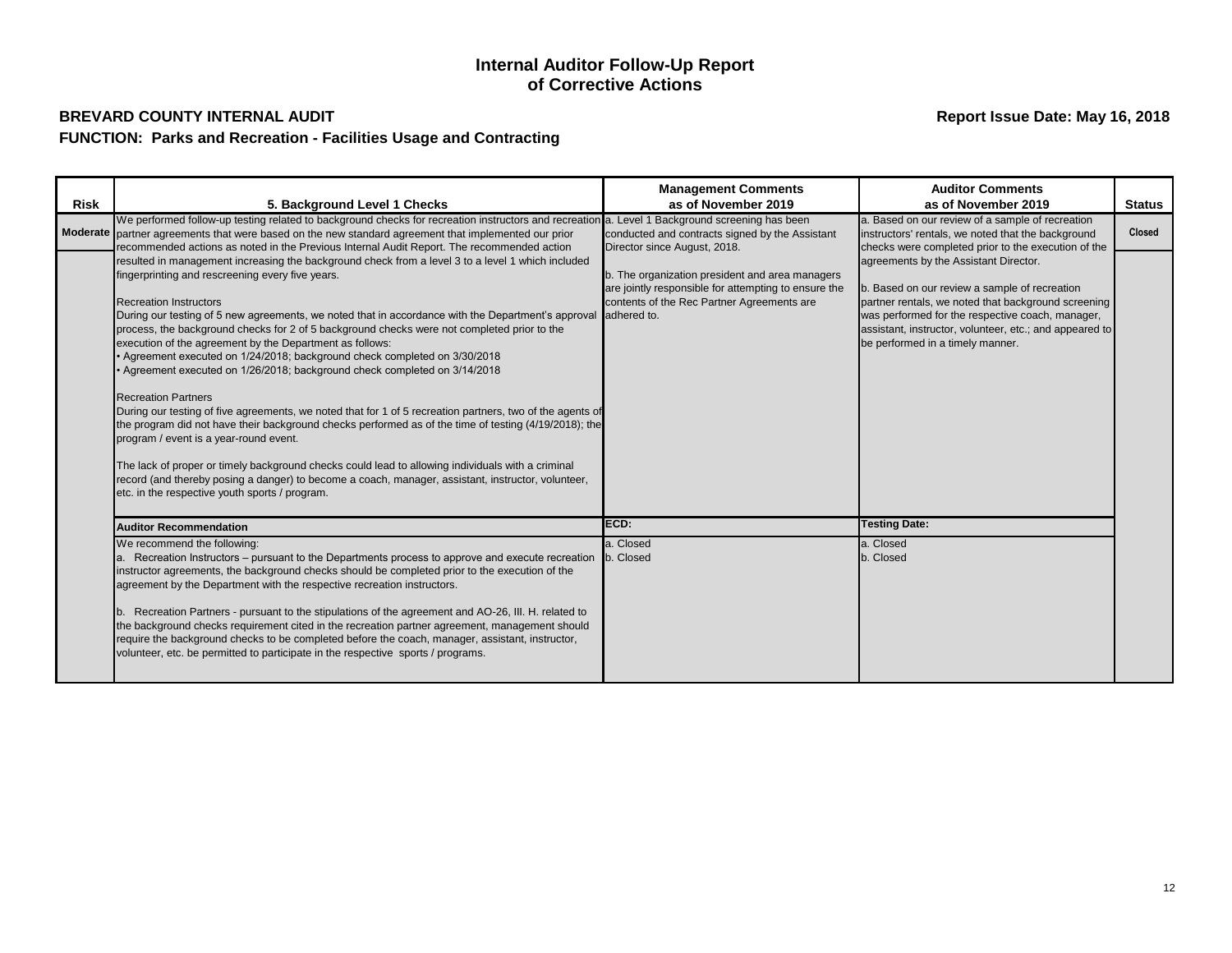| <b>Risk</b> | 6. Unpaid Fees / Processing Errors                                                                                                                                                                                                                                                                                                                                                                                                                                                                                                                                                                                                                                                                                                                                                                                                                                                                                                                                                                                                                                                                                                                                                                                                                                                     | <b>Management Comments</b><br>as of November 2019                                                                                                                                                                                                                                                                                                                                                                 | <b>Auditor Comments</b><br>as of November 2019                                                                                                                            | <b>Status</b> |
|-------------|----------------------------------------------------------------------------------------------------------------------------------------------------------------------------------------------------------------------------------------------------------------------------------------------------------------------------------------------------------------------------------------------------------------------------------------------------------------------------------------------------------------------------------------------------------------------------------------------------------------------------------------------------------------------------------------------------------------------------------------------------------------------------------------------------------------------------------------------------------------------------------------------------------------------------------------------------------------------------------------------------------------------------------------------------------------------------------------------------------------------------------------------------------------------------------------------------------------------------------------------------------------------------------------|-------------------------------------------------------------------------------------------------------------------------------------------------------------------------------------------------------------------------------------------------------------------------------------------------------------------------------------------------------------------------------------------------------------------|---------------------------------------------------------------------------------------------------------------------------------------------------------------------------|---------------|
| Low         | We obtained and sorted RecTrac data to identify amounts that RecTrac showed as "unpaid" for<br>events that had already occurred prior to January 26, 2018 that were still owed as of January 26,<br>2018. 50% of the rental fee is due within two days of making the reservation to secure the reservation                                                                                                                                                                                                                                                                                                                                                                                                                                                                                                                                                                                                                                                                                                                                                                                                                                                                                                                                                                             | a. Facility rental payment reminder e-mails have<br>been set to be sent out 14 days and 4 days prior to<br>facility rental. This was completed August, 2018.                                                                                                                                                                                                                                                      | a. We reviewed examples of reminder e-mails that<br>were sent noting reminder e-mails were sent out 14<br>days and 4 days prior to the facility rental date.              | <b>Open</b>   |
|             | and the full amount, plus the deposit, is due 3 days prior to the rental date. The following represents<br>fees owed as of 1/26/18:<br>Total Fees Paid / Fees Still Owed = \$9,900 - this represents 1.24% of total rental revenue.<br>Fees paid = \$2,937 - represent fees that were collected subsequent to the rental date as of the date<br>of testing.<br>Fees Still Owed = \$6,693 - represents fees owed as of the date of testing.<br>We also noted amounts classified as unpaid fees that were really processing errors totaling - \$5,990.<br>This total amount included Fees Cancelled* of \$5,180 - this represents fees showing as unpaid that<br>should have been automatically credited/removed by RecTrac due to the lack of 50% payment of fee<br>within 48 hours of the reservation – management corrected these errors as of the date of testing.<br>This amount also included fees Misapplied of \$810 - this represent credit card payments that were<br>coded to deposits and should have been applied to the customer's balance – management corrected<br>these errors as of the date of testing.<br>*Management identified these matters prior to our procedures and has been seeking to work with the<br>Vendor to correct these RecTrac processing glitches. | b.c. Efforts are continually being made to collect<br>unpaid fees and identify and resolve any processing<br>errors. For departmental consistency, it has been<br>decided that the unpaid balance reports will be run in implementation of this process will be tested at a<br>the administrative offices monthly and the area<br>managers will be provided the reports for follow up.<br>Completed October 2019. | b.c. Since management just put a procedure in place<br>to run reports on a monthly basis to identify any<br>significant unpaid fees and processing errors,<br>later date. |               |
|             | <b>Auditor Recommendation</b>                                                                                                                                                                                                                                                                                                                                                                                                                                                                                                                                                                                                                                                                                                                                                                                                                                                                                                                                                                                                                                                                                                                                                                                                                                                          | ECD:                                                                                                                                                                                                                                                                                                                                                                                                              | <b>Testing Date:</b>                                                                                                                                                      |               |
|             | We recommend that management perform the following:<br>a. Put a control in place to identify and collect fees 3 days prior to the rental date (management<br>could address this matter in concert with observation 3 related to the RecTrac - Automated Controls<br>as a preventative control. Additionally, as a detective control, in concert with the recommended spot<br>audits in observation 1, management could identify and address any unpaid fees in a timelier manner<br>- see c. below).<br>b. Continue to seek to collect the unpaid fees identified by Area Management ("Fees Still Owed").<br>c. Run reports from RecTrac by Area on a monthly basis to identify and resolve any processing<br>errors or collectability issues on a timely basis.<br>This will help facilitate the prevention of uncollected fees as well as the timely identification and<br>resolution of any processing errors and collectability issues related to unpaid fees due to the County.                                                                                                                                                                                                                                                                                                   | a. Closed<br>b.c. Completed                                                                                                                                                                                                                                                                                                                                                                                       | a. Closed<br>b.c. March 2020                                                                                                                                              |               |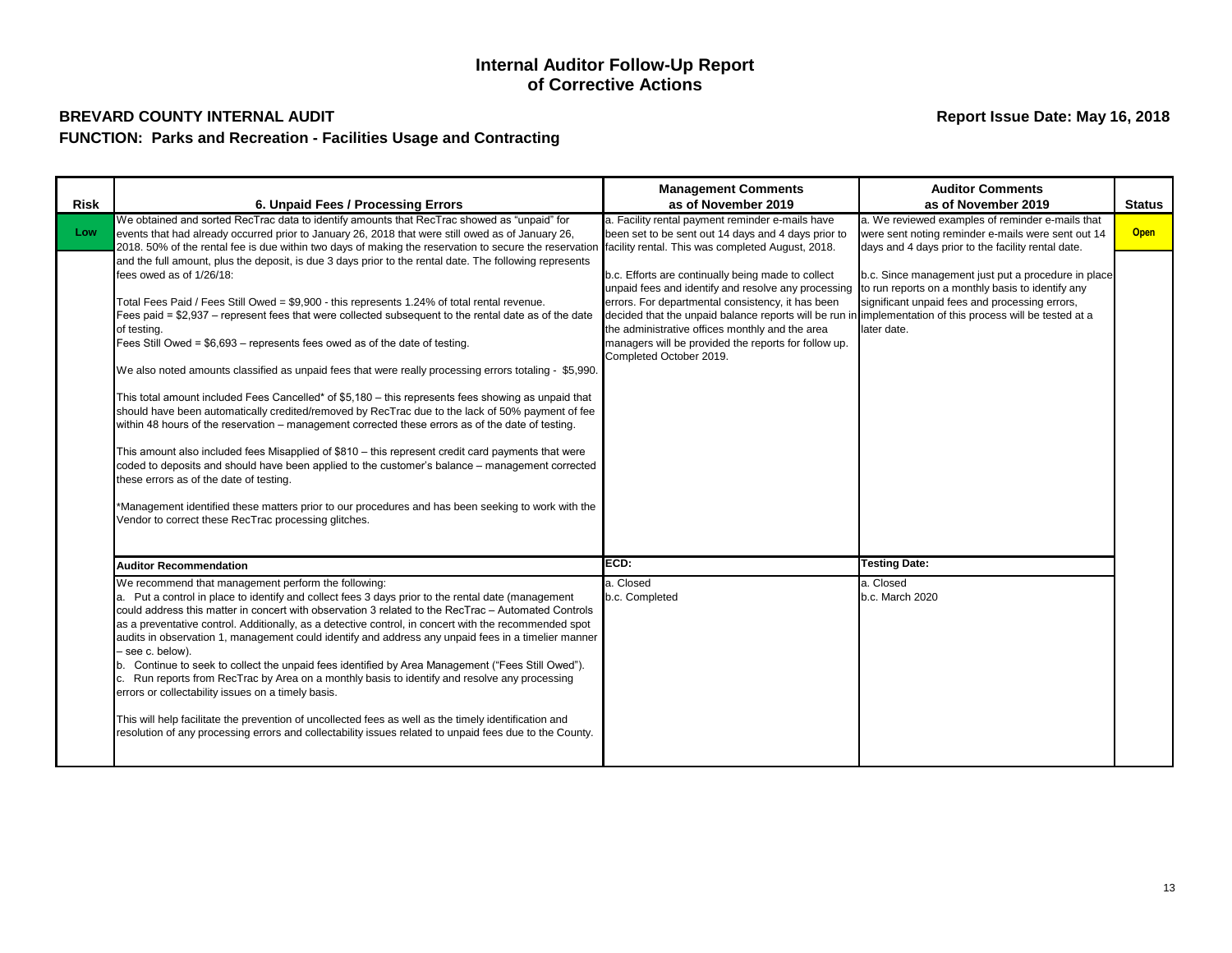## **FUNCTION: Parks and Recreation - Facilities Usage and Contracting**

## **Internal Auditor Follow-Up Report of Corrective Actions**

## **BREVARD COUNTY INTERNAL AUDIT Report Issue Date: May 16, 2018**

### **Open/Closed**

**= On schedule to complete ECDs**

**= Missed ECD (1st time), planned to complete in next 3 month review**

**= Missed ECD (2nd time or over 3 months for revised ECD)**

|                    |                                                                                                                                                                                                                                                                                                                                                                                                                                                                                                                                                                                                                                                                                                                                                                                                                                                                                                                                                                                                                               | <b>Management Comments</b>                                                                                                                                                                                                          | <b>Auditor Comments</b>                                                                                                                                                                                                                                                                                                                                                                                                                                            |                                |
|--------------------|-------------------------------------------------------------------------------------------------------------------------------------------------------------------------------------------------------------------------------------------------------------------------------------------------------------------------------------------------------------------------------------------------------------------------------------------------------------------------------------------------------------------------------------------------------------------------------------------------------------------------------------------------------------------------------------------------------------------------------------------------------------------------------------------------------------------------------------------------------------------------------------------------------------------------------------------------------------------------------------------------------------------------------|-------------------------------------------------------------------------------------------------------------------------------------------------------------------------------------------------------------------------------------|--------------------------------------------------------------------------------------------------------------------------------------------------------------------------------------------------------------------------------------------------------------------------------------------------------------------------------------------------------------------------------------------------------------------------------------------------------------------|--------------------------------|
| <b>Risk</b><br>Low | 7. Revenue Reconciliation<br>On a weekly basis, each of the respective collection centers are required to submit their "Revenue"<br>Reports" [End of Day daily deposits/cash receipts reconciliation for the week] to their respective Area<br>Finance Manager. The "Revenue Report" package submitted each week is to include:<br>Cash Journal - all pages<br>Copies of all checks<br>Credit card receipts - signed and phoned in receipts<br>Second copy of bank deposit slip and white bank deposit receipt from the bank<br>Adding machine tape reconciling cash and check transactions<br>During our onsite visits of the main area offices (2 per Area) to review samples of the Area Manager's<br>weekly "Revenue Reports", we noted the following exceptions:<br>North Area<br>• 4 of 4 had no adding machine tape<br><b>Central Area</b><br>• 3 of 3 had no adding machine tape<br>• 1 of 3 did not have copies of checks<br>South Area<br>5 of 5 had no adding machine tape<br>5 of 5 did not have copies of checks | as of November 2019<br>PRD-8 F.3.f was updated May, 2019. Staff were<br>provided additional training because of this updated<br>they had received this training. All future staff will be<br>trained as part of the hiring process. | as of November 2019<br>We reviewed a training agenda and e-mail<br>correspondence that was sent to the Area Finance<br>procedure and were required to sign an MOU stating Managers and front desk staff that instructed them to<br>include all the required documentation in the<br>"Revenue Report" submitted to the Area Finance<br>Managers each week. We also reviewed PRD-<br>8.F.3.f noting it was updated to remove the adding<br>machine tape requirement. | <b>Status</b><br><b>Closed</b> |
|                    | This increases the risk of inaccuracies in the deposit/reconciliation process.                                                                                                                                                                                                                                                                                                                                                                                                                                                                                                                                                                                                                                                                                                                                                                                                                                                                                                                                                |                                                                                                                                                                                                                                     |                                                                                                                                                                                                                                                                                                                                                                                                                                                                    |                                |
|                    | <b>Auditor Recommendation</b>                                                                                                                                                                                                                                                                                                                                                                                                                                                                                                                                                                                                                                                                                                                                                                                                                                                                                                                                                                                                 | ECD:                                                                                                                                                                                                                                | <b>Testing Date:</b>                                                                                                                                                                                                                                                                                                                                                                                                                                               |                                |
|                    | We recommend that management provide additional training and/or communicate with the Area<br>Finance Managers and front desk staff to include all the required documentation in the "Revenue<br>Report" submitted to the Area Finance Managers each week.                                                                                                                                                                                                                                                                                                                                                                                                                                                                                                                                                                                                                                                                                                                                                                     | Closed.                                                                                                                                                                                                                             | Closed.                                                                                                                                                                                                                                                                                                                                                                                                                                                            |                                |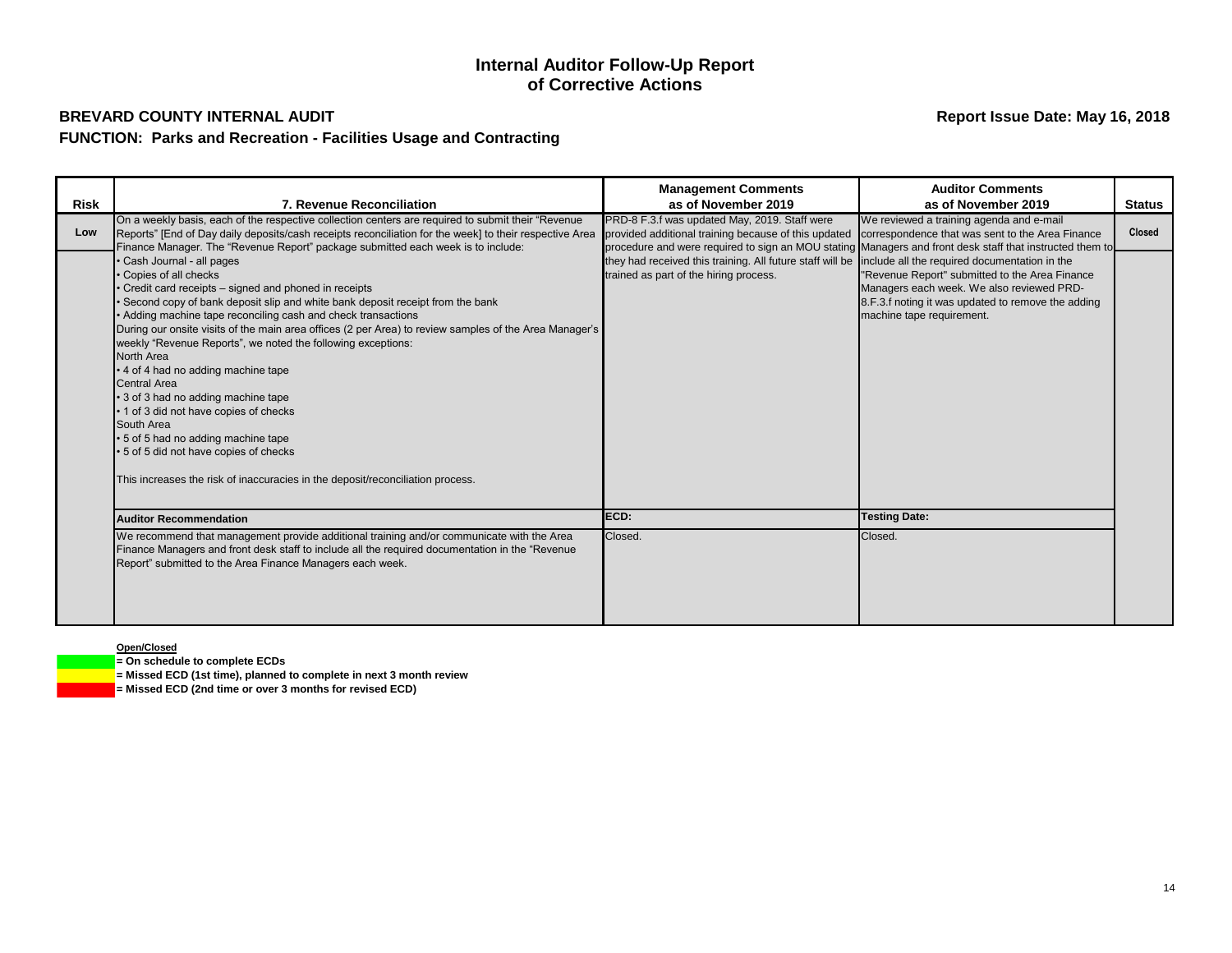# **FUNCTION: Specific Review of Valkaria Airport**

## **Internal Auditor Follow-Up Report of Corrective Actions**

|             |                                                                                                                                                                                                                                                                                                                                                                                                                                                                                                                                                                                                                                                                                                                                                                                                                                                                                                                                                                                                   | <b>Management Comments</b>                                                                                                                                                                                                                                      | <b>Auditor Comments</b>                                                                                                                       |               |
|-------------|---------------------------------------------------------------------------------------------------------------------------------------------------------------------------------------------------------------------------------------------------------------------------------------------------------------------------------------------------------------------------------------------------------------------------------------------------------------------------------------------------------------------------------------------------------------------------------------------------------------------------------------------------------------------------------------------------------------------------------------------------------------------------------------------------------------------------------------------------------------------------------------------------------------------------------------------------------------------------------------------------|-----------------------------------------------------------------------------------------------------------------------------------------------------------------------------------------------------------------------------------------------------------------|-----------------------------------------------------------------------------------------------------------------------------------------------|---------------|
| <b>Risk</b> | 1. Leases and subleases                                                                                                                                                                                                                                                                                                                                                                                                                                                                                                                                                                                                                                                                                                                                                                                                                                                                                                                                                                           | as of October 2019                                                                                                                                                                                                                                              | as of October 2019                                                                                                                            | <b>Status</b> |
| <b>High</b> | The Valkaria Airport leases hangars to airport users for storage and maintenance of aircraft. The<br>airport uses a template lease agreement that was approved by the County Attorney's office and the<br>Board. The current version of the template has been in use since July 2016. In general, the hangar                                                                                                                                                                                                                                                                                                                                                                                                                                                                                                                                                                                                                                                                                      | The Valkaria Airport Management has updated their<br>policies to include 2 inspections each year. One<br>inspection is a visual inspection of the entire t-                                                                                                     | At the December 4, 2018 BOCC meeting updates to<br>the Valkaria Airport Commercial Lease Agreement<br>and Non-commercial Lease Agreement were | <b>Closed</b> |
|             | leases are signed for an initial period of 6-12 months, and then renewed on a month-to-month basis<br>thereafter, with continuing terms and conditions. During our discussions with management, tenant<br>interviews, and review of documentation provided (including emails, handwritten notes and lease<br>agreements), we understand that tenants are subleasing or cost-sharing their leased hangars to<br>others who are not named on the leases and in at least one case running a business without County<br>permission. It has been acknowledged by the Airport Manager that sublease arrangements have been<br>known but not formally approved. We also reviewed written documentation that suggests the tenants<br>knew that they were not to sublease and that they had taken steps to circumvent.                                                                                                                                                                                     | hanger and the second is to inspect the fire<br>extinguisher. Another check is through the airplane<br>insurance renewal, whereby the airplane is matched<br>to the insurance renewal. The Airport team also<br>visually monitors the Airport on a daily basis. | approved. The County has new agreements with all<br>tenants.                                                                                  |               |
|             | <b>Auditor Recommendation</b>                                                                                                                                                                                                                                                                                                                                                                                                                                                                                                                                                                                                                                                                                                                                                                                                                                                                                                                                                                     | ECD:                                                                                                                                                                                                                                                            | <b>Testing Date:</b>                                                                                                                          |               |
|             | The County Attorney's office should be involved at all levels prior to any changes in related<br>contractual arrangements, ordinance or resolutions, policy or procedures. We recommend the County<br>consider amending the leases, with legal and debt-related requirements to be recommended by the<br>County Attorney or Bond Counsel, and with respect to FAA rules and approved by the BOCC; then all<br>provisions consistently enforced by the management of the County and Airport, as applicable. Based<br>upon further legal advice, options may include the following:<br>• keep the lease provision as-is, thereby not allowing subleases which would include current tenant<br>defined cost-sharing arrangements or similar activities;<br>allow subleasing by first utilizing the existing waiting list to identify sublease participants;<br>allow subleasing by the tenants with exception approval of the tenants by the BOCC if not on the<br>waiting list, with justification. | <b>Closed</b>                                                                                                                                                                                                                                                   | <b>Closed</b>                                                                                                                                 |               |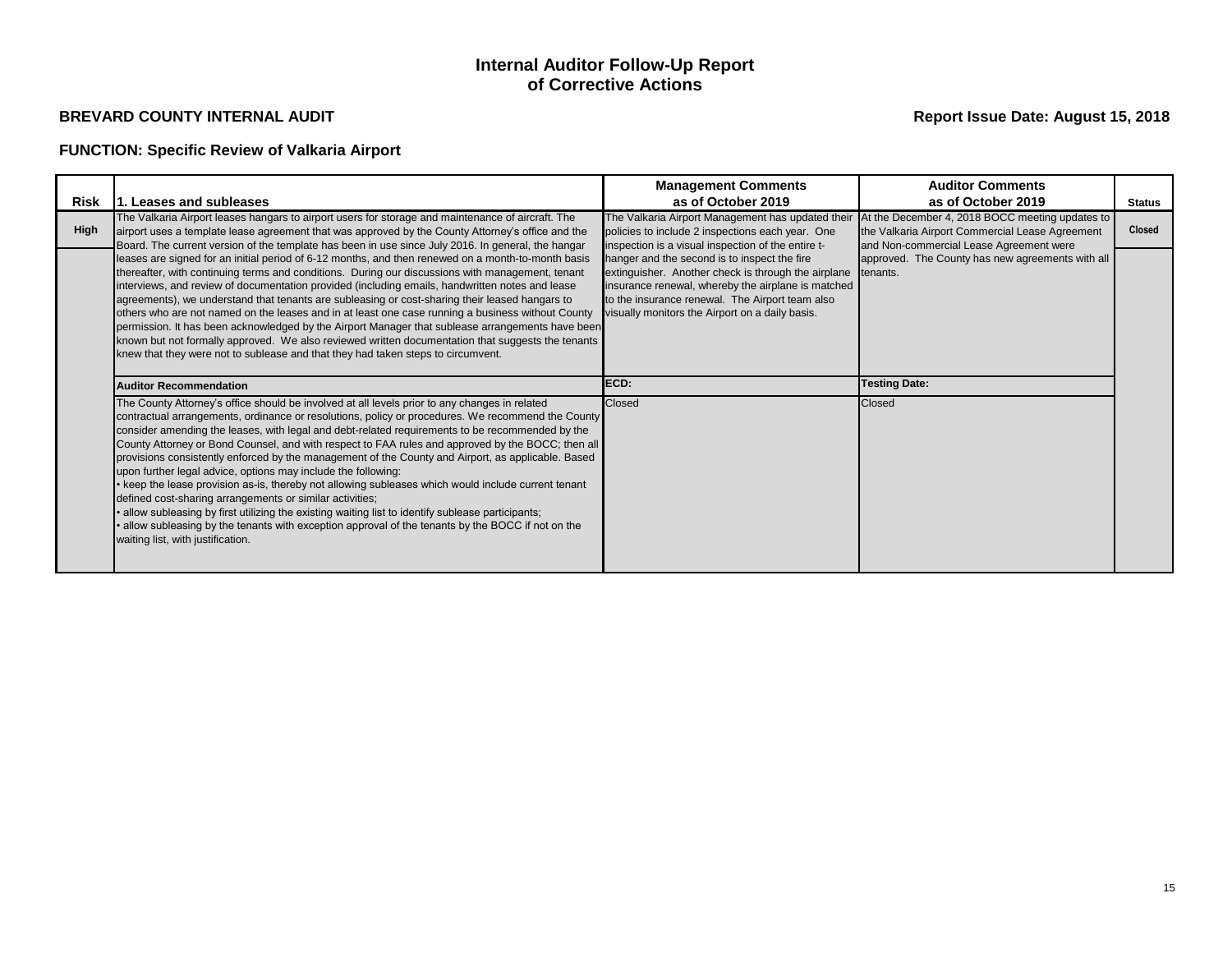# **FUNCTION: Specific Review of Valkaria Airport**

## **Internal Auditor Follow-Up Report of Corrective Actions**

| Risk | 2. Proper use of and access to Airport Operational Area                                                                                                                                                                                                                                                                                                                                                                                                                                                                                                                                       | <b>Management Comments</b><br>as of October 2019                                                                                                                                                   | <b>Auditor Comments</b><br>as of October 2019                                                            | Status        |
|------|-----------------------------------------------------------------------------------------------------------------------------------------------------------------------------------------------------------------------------------------------------------------------------------------------------------------------------------------------------------------------------------------------------------------------------------------------------------------------------------------------------------------------------------------------------------------------------------------------|----------------------------------------------------------------------------------------------------------------------------------------------------------------------------------------------------|----------------------------------------------------------------------------------------------------------|---------------|
| High | The Valkaria Aviation Association ("VAA"), a tenant of the Airport, has been hosting a monthly<br>pancake breakfast on airport property for more than 20 years. The breakfasts were originally held at<br>the picnic and pavilion area outside of the airport operational area ("AOA"), but was subsequently                                                                                                                                                                                                                                                                                  | The Valkaria Airport Management updated the<br>County's Policy (BCC-79) on December 4, 2018,<br>Airport Controlling Documents along with Rates and December 4, 2018 and February 12, 2019 all FAA. | During our site visit on August 26, 2019 we reviewed<br>the County's Policy updated (BCC-79) approved on | <b>Closed</b> |
|      | moved into a large hangar upon its completion in 2014, and which is currently leased by VAA. This<br>change was verbally approved by the Airport Manager. The event does not appear to have been<br>approved by the FAA at any time. In February 2018, the FAA notified the Airport Manager of a<br>complaint related to the potentially unsafe use of the AOA during the pancake breakfast. In the letter,<br>the FAA notes that the complainant stated that a portion of the event takes place on an active<br>taxiway, includes a large number of people, and may not be properly managed. | Fees. Then February 12, 2019, the BOCC approved<br>minor revisions to County Policy BCC-79. BCC-79<br>specially requires FAA approval for non-aeronautical<br>event on the AOA.                    |                                                                                                          |               |
|      | <b>Auditor Recommendation</b>                                                                                                                                                                                                                                                                                                                                                                                                                                                                                                                                                                 | ECD:                                                                                                                                                                                               | <b>Testing Date:</b>                                                                                     |               |
|      | We recommend the County continue to seek guidance from the FAA on whether to proceed with<br>approval of this event, and address the specific AOA safety and grant assurances concerns noted in<br>the letters from the FAA, as well as any other prevailing regulations and requirements.                                                                                                                                                                                                                                                                                                    | Closed                                                                                                                                                                                             | Closed                                                                                                   |               |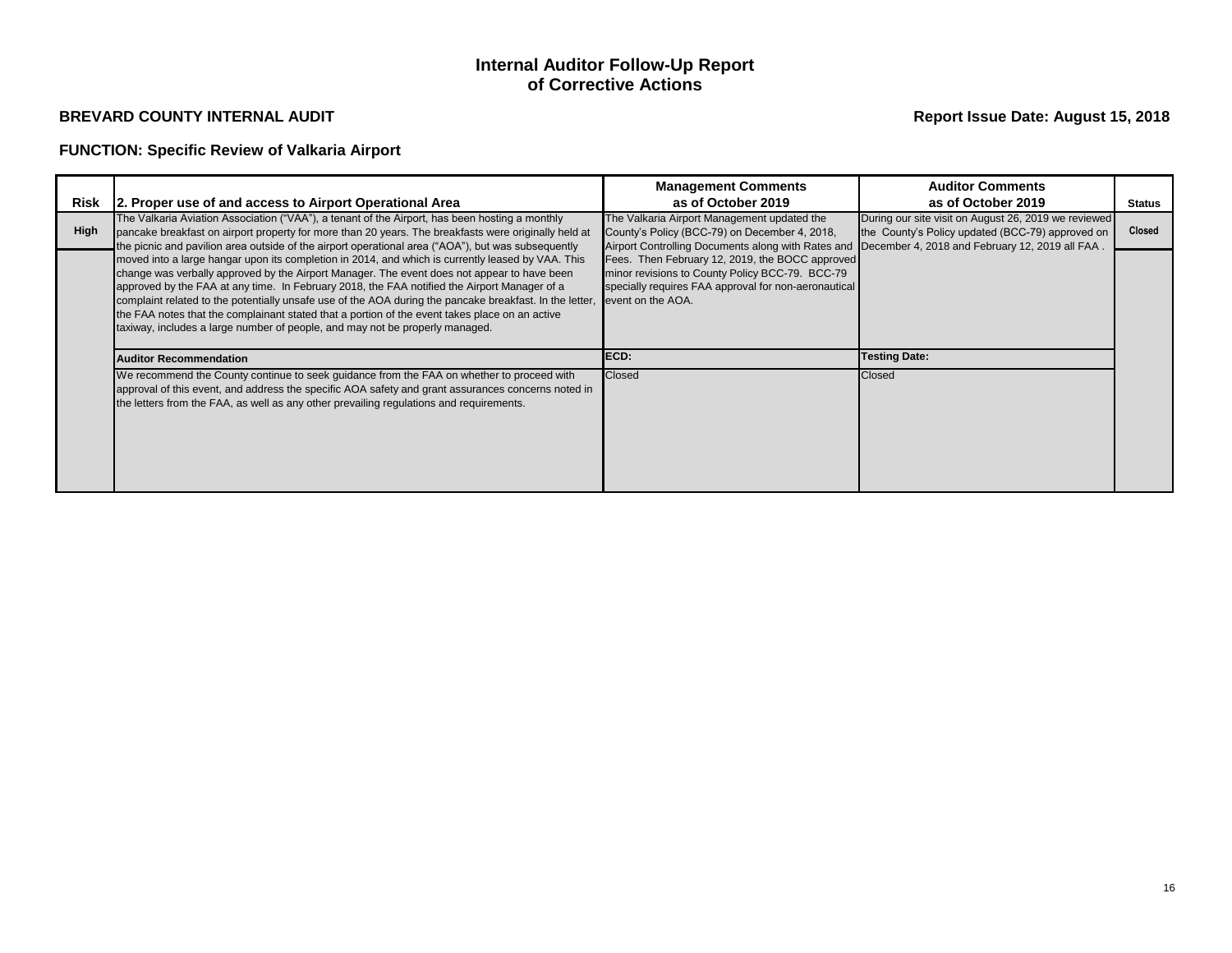# **FUNCTION: Specific Review of Valkaria Airport**

## **Internal Auditor Follow-Up Report of Corrective Actions**

|             |                                                                                                                                                                                                                                                                                                                                                                                                                                                                                                                                                                                                                                                                                                                                                                                                                                                                                                                                                                                                                       | <b>Management Comments</b>                                                                                                                                   | <b>Auditor Comments</b>                                                                                      |               |
|-------------|-----------------------------------------------------------------------------------------------------------------------------------------------------------------------------------------------------------------------------------------------------------------------------------------------------------------------------------------------------------------------------------------------------------------------------------------------------------------------------------------------------------------------------------------------------------------------------------------------------------------------------------------------------------------------------------------------------------------------------------------------------------------------------------------------------------------------------------------------------------------------------------------------------------------------------------------------------------------------------------------------------------------------|--------------------------------------------------------------------------------------------------------------------------------------------------------------|--------------------------------------------------------------------------------------------------------------|---------------|
|             | Risk 3. Hangar Rental Waiting List                                                                                                                                                                                                                                                                                                                                                                                                                                                                                                                                                                                                                                                                                                                                                                                                                                                                                                                                                                                    | as of October 2019                                                                                                                                           | as of October 2019                                                                                           | <b>Status</b> |
| <b>High</b> | The Airport maintains a sizeable waitlist dating back to 2014 for those with a desire to lease space.<br>The list currently has more than 250 contacts for rental space. In addition to #1 above regarding<br>subleases, there have been complaints that the wait list information is not accurate and upon                                                                                                                                                                                                                                                                                                                                                                                                                                                                                                                                                                                                                                                                                                           | The Airport Management has the updated hanger<br>rental wait list on the County's website. Due to the<br>constraints of the software, the update is a manual | We noted the hangar wait lists for the various types<br>of facilities are included on the Airport's website. | <b>Closed</b> |
|             | availability of a hangar, calls are not made in attempt to reach the next person on the list. There is<br>also a perception that the list is not maintained properly and that space is arbitrarily granted as<br>desired by the Airport Manager. Due to high demand, it can take 3-4 years for a hangar to become<br>available, and thus, the contact information in many cases is outdated. We noted that the waitlist<br>form was updated in 2017 to include an email, and clearly states that the requestor is responsible for<br>keeping phone numbers / contact information updated as needed. The previous form stated this as<br>well. The form states there will be 3 attempts to make contact with the potential lessee, with<br>messages left (if possible) over two days. This two-day turnaround is geared towards keeping the<br>timing of rental payments consistent. When attempts are unsuccessful, the Airport will move to the<br>next person; if they decline then they are removed from the list. | process. It is the goal of the Airport Management                                                                                                            |                                                                                                              |               |
|             | <b>Auditor Recommendation</b>                                                                                                                                                                                                                                                                                                                                                                                                                                                                                                                                                                                                                                                                                                                                                                                                                                                                                                                                                                                         | ECD:                                                                                                                                                         | <b>Testing Date:</b>                                                                                         |               |
|             | There are numerous opportunities to improve the transparency and accountability of the wait list. The Closed<br>County may also consider automating the wait list application via the County's website, similar to<br>other local airports such as Merritt Island Airport (which is part of the Titusville-Cocoa Airport<br>Authority) and Sebastian Municipal. There will be an associated cost and a cost-benefit analysis<br>should be considered.                                                                                                                                                                                                                                                                                                                                                                                                                                                                                                                                                                 |                                                                                                                                                              | Closed                                                                                                       |               |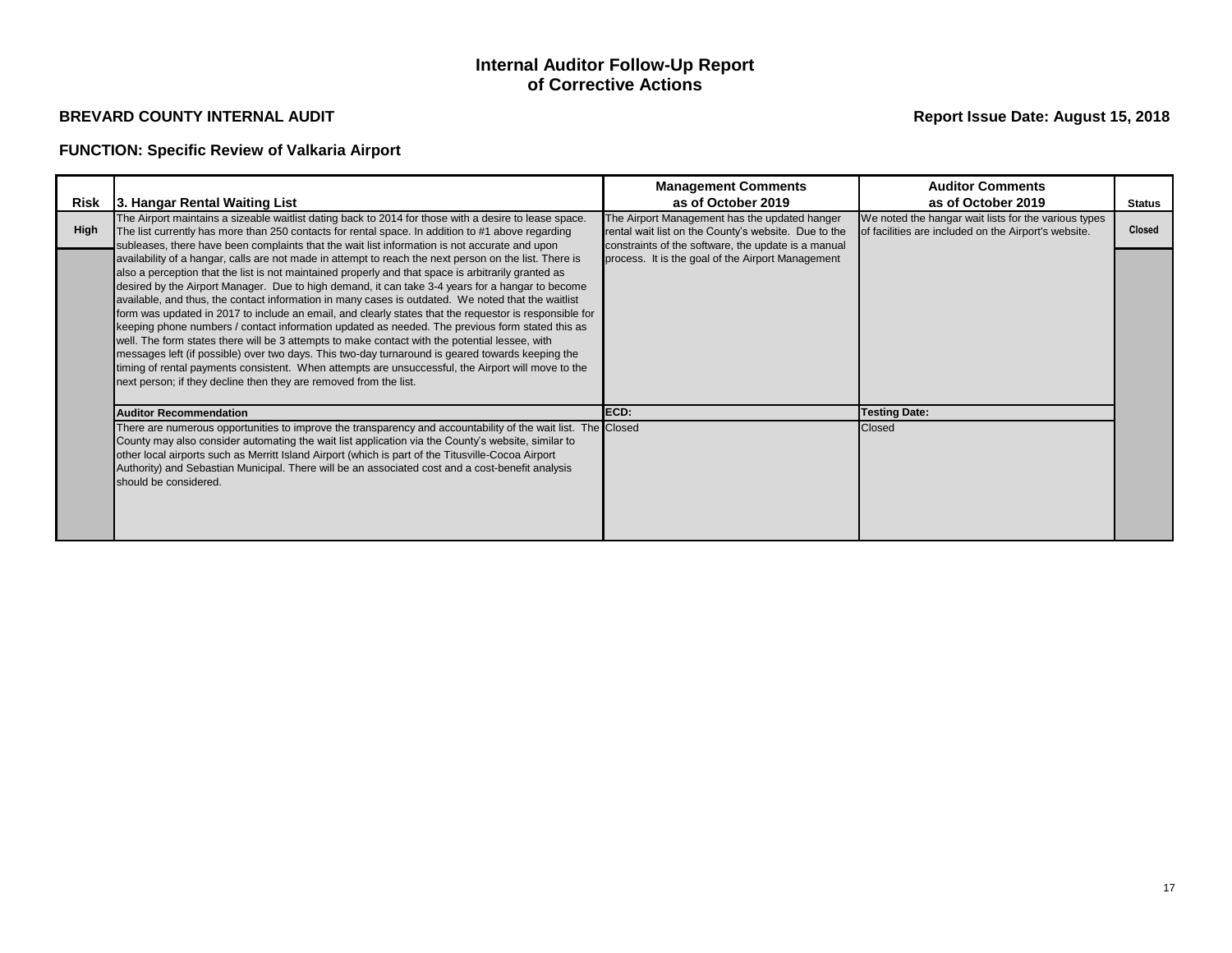# **FUNCTION: Specific Review of Valkaria Airport**

## **Internal Auditor Follow-Up Report of Corrective Actions**

|             |                                                                                                                                                                                                                                                                                                                                                                                                                                                                                                                                                                                                                                                                                                                                                                                                      | <b>Management Comments</b>                                    | <b>Auditor Comments</b> |               |
|-------------|------------------------------------------------------------------------------------------------------------------------------------------------------------------------------------------------------------------------------------------------------------------------------------------------------------------------------------------------------------------------------------------------------------------------------------------------------------------------------------------------------------------------------------------------------------------------------------------------------------------------------------------------------------------------------------------------------------------------------------------------------------------------------------------------------|---------------------------------------------------------------|-------------------------|---------------|
|             | Risk  4. Wait List Conflict of Interest / Ethics Complaint                                                                                                                                                                                                                                                                                                                                                                                                                                                                                                                                                                                                                                                                                                                                           | as of October 2019                                            | as of October 2019      | <b>Status</b> |
| <b>High</b> | An accusation was made that the Airport Manager asked for donated flight tickets for the Boy Scouts<br>of America from a pilot on the wait list and thus bumped the pilot up on the waitlist in return. The<br>Airport Manager's son was in the receiving Boy Scout troop at the time. Per the complaint received by                                                                                                                                                                                                                                                                                                                                                                                                                                                                                 | This observation was completed when the Review<br>was Issued. | Closed upon issuance.   | <b>Closed</b> |
|             | the County Manager's office, the tickets were offered to the Boy Scouts from Elite Airways, and then<br>the pilot was offered a hangar. The discrepancies lie in the timeline and who, if anyone, was<br>benefitting from the exchange, regardless of whether the tickets were used. A conflict of interest is<br>defined as "a situation in which a person is in a position to derive personal benefit from actions or<br>decisions made in their official capacity." The Airport Manager's son was in the troop, and had the<br>tickets been used there would have been a direct benefit to the Airport Manager. Even if the tickets<br>had been offered to the troop by the tenant without prompting from the Airport Manager, there could<br>have been the perception of a conflict of interest. |                                                               |                         |               |
|             | <b>Auditor Recommendation</b>                                                                                                                                                                                                                                                                                                                                                                                                                                                                                                                                                                                                                                                                                                                                                                        | ECD:                                                          | <b>Testing Date:</b>    |               |
|             | Results – Due to the lack of documentation to support the timeline and events in question, we cannot Closed.<br>conclude on the complaint in terms of timing of the lease vs. the ticket offering. However, per the<br>County's Conflict of Interest Policy BCC-003, the actions of the Airport Manager, based on his<br>recollection, are inconsistent with the policy. It is our interpretation that this is a perceived conflict of<br>interest even though the tickets were not used and will not be used. During our initial conversations<br>with the Assistant County Manager, he was aware of the matter and had verbally addressed with the<br>Airport Manager. Upon release of this report the matter will be further documented by the Assistant<br>County Manager.                       |                                                               | Closed.                 |               |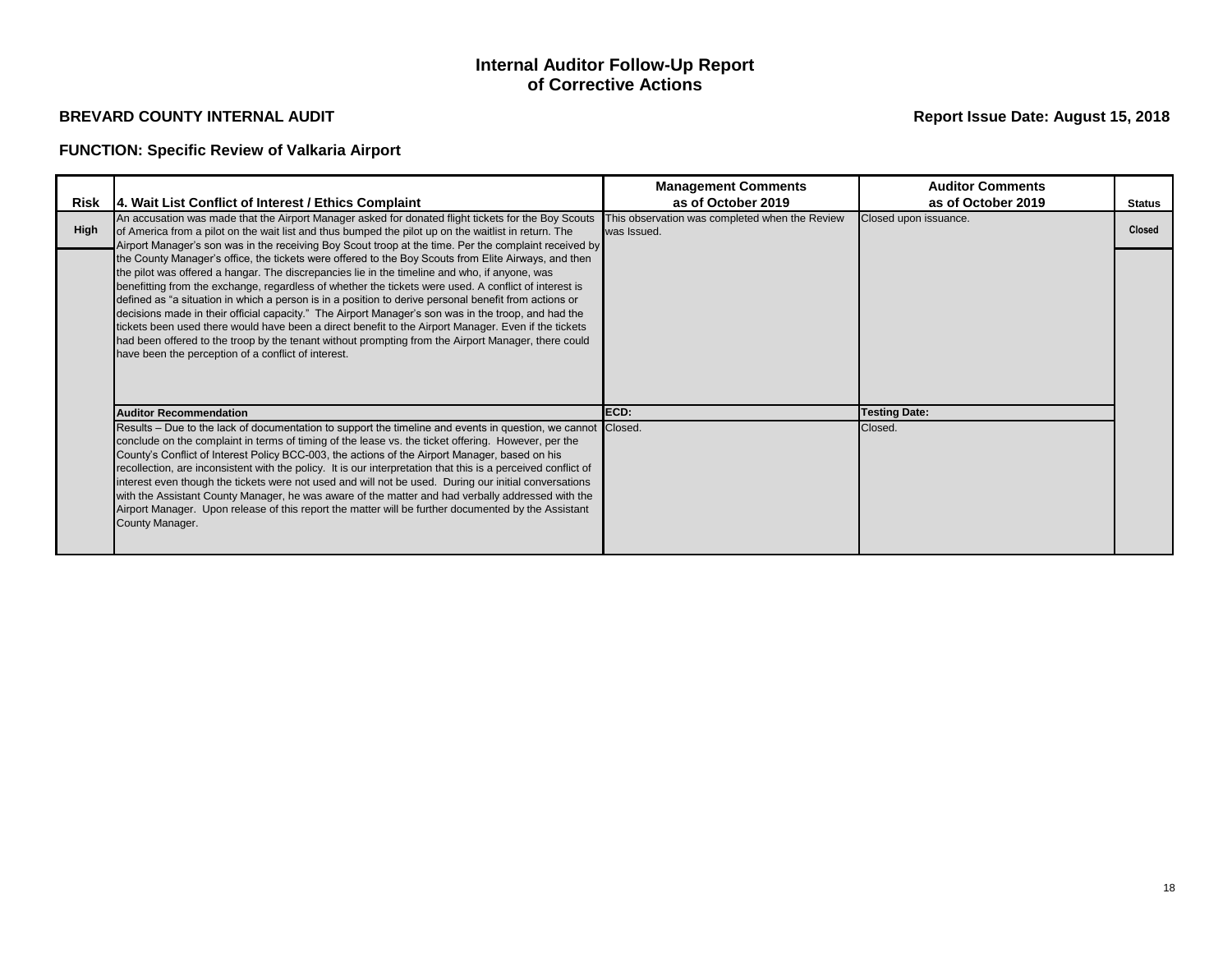# **FUNCTION: Specific Review of Valkaria Airport**

## **Internal Auditor Follow-Up Report of Corrective Actions**

|      |                                                                                                                                                                                                                                                                                                                                                                                                                                                                                                                                                                                                                                                                                                                                                                                                                                                             | <b>Management Comments</b>                                               | <b>Auditor Comments</b>                                                                                                                               |               |
|------|-------------------------------------------------------------------------------------------------------------------------------------------------------------------------------------------------------------------------------------------------------------------------------------------------------------------------------------------------------------------------------------------------------------------------------------------------------------------------------------------------------------------------------------------------------------------------------------------------------------------------------------------------------------------------------------------------------------------------------------------------------------------------------------------------------------------------------------------------------------|--------------------------------------------------------------------------|-------------------------------------------------------------------------------------------------------------------------------------------------------|---------------|
|      | Risk   5. Charges for Services – Hangar Rental Fees                                                                                                                                                                                                                                                                                                                                                                                                                                                                                                                                                                                                                                                                                                                                                                                                         | as of October 2019                                                       | as of October 2019                                                                                                                                    | <b>Status</b> |
| High | FAA Grant Assurance 24 "Fee and Rental Structure" requires an airport sponsor (the County) to<br>maintain a self-sustaining fee and rental structure whenever possible, considering local<br>circumstances. As such, we conducted a review of the hangar rental fees against other airports for                                                                                                                                                                                                                                                                                                                                                                                                                                                                                                                                                             | The BOCC updated Valkaria Airport rates and fees<br>on December 4, 2018. | During our site visit on August 26, 2019 we reviewed<br>the County's Policy (BCC-79) approved on<br>December 4, 2018 noting approval of updated rates | <b>Closed</b> |
|      | comparison. A standard T-hangar is generally sized to hold an aircraft with up to a 42-foot wingspan.<br>While not all airport hangars are the same size, and the square footage was not readily available in all<br>instances, we were able to derive a "Standard T-Hangar" list of assumptions for the group below, with<br>their associated rental fees. The results above show that Valkaria currently charges the least of this<br>group. The average monthly fee is \$286, with the median at \$280. Valkaria's current monthly rate for<br>a standard T-hangar is \$246. It should be noted that, while Sebastian Municipal is the highest, their<br>rentals are fully administered by a contracted tenant and there may be a markup on the rentals. If so,<br>they are an outlier and without them, the average is \$280, with the median at \$275. |                                                                          | and charges as recommended.                                                                                                                           |               |
|      | <b>Auditor Recommendation</b>                                                                                                                                                                                                                                                                                                                                                                                                                                                                                                                                                                                                                                                                                                                                                                                                                               | ECD:                                                                     | <b>Testing Date:</b>                                                                                                                                  |               |
|      | Recommendation - The County may wish to consider revising its rental fees. The fees were last<br>approved by the Board of County Commissioners in May 2009 when the Valkaria Airport Rate and<br>Charges Adjustment Plan was presented and approved. A one-time adjustment of \$11/month<br>occurred in 2012, and thereafter, the hangar lease allows for an annual Consumer Price Index<br>adjustment, which occurs in October of each year. A rental adjustment would provide for additional<br>property maintenance as new facilities and improvements are brought online.                                                                                                                                                                                                                                                                               | Closed.                                                                  | Closed.                                                                                                                                               |               |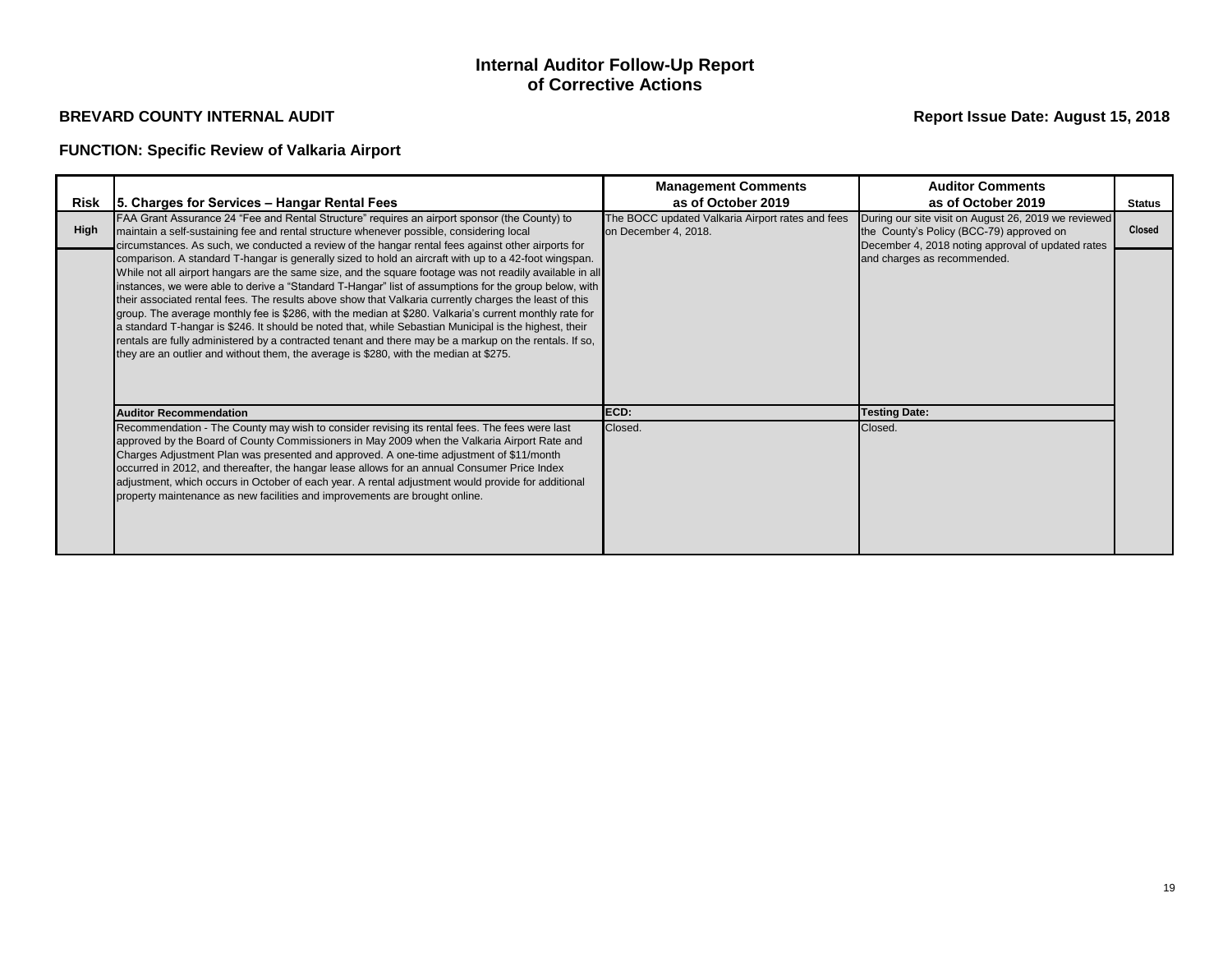# **FUNCTION: Specific Review of Valkaria Airport**

## **Internal Auditor Follow-Up Report of Corrective Actions**

|             |                                                                                                                                                                                                                                                                                                                                                                                                                                                                                                                                                                                                                                                                          | <b>Management Comments</b>                                       | <b>Auditor Comments</b> |               |
|-------------|--------------------------------------------------------------------------------------------------------------------------------------------------------------------------------------------------------------------------------------------------------------------------------------------------------------------------------------------------------------------------------------------------------------------------------------------------------------------------------------------------------------------------------------------------------------------------------------------------------------------------------------------------------------------------|------------------------------------------------------------------|-------------------------|---------------|
| Risk        | 6. Airport Maintenance, Access and Safety Measures                                                                                                                                                                                                                                                                                                                                                                                                                                                                                                                                                                                                                       | as of October 2019                                               | as of October 2019      | <b>Status</b> |
| <b>High</b> | There have been complaints against the Airport with respect to a lack of general maintenance and Valkaria Airport was found in compliance with FDOT During our site visit we reviewed the FDOT<br>access to airport property. The maintenance complaints include unmowed grounds, restrooms out of site inspection in the fall of 2018 as well as in 2019. Inspection and toured the property noting the new<br>order, unchanged light bulbs, and broken security cameras. Interviews with multiple tenants and the It was also noted during our follow-up that on August terminal open and the additional hangar construction                                           |                                                                  |                         | <b>Closed</b> |
|             | Airport Manager noted that the public-use restrooms have been repaired. We noted during site visits 3, 2019, Valkaria Airport received the Florida is primarily complete.<br>that some areas appeared to be in general disorder, though the site has been under development for Department of Transportation a certificate honoring<br>the new terminal and additional hangar construction.                                                                                                                                                                                                                                                                              | the Airport as General Aviation Airport of the Year<br>for 2019. |                         |               |
|             | <b>Auditor Recommendation</b>                                                                                                                                                                                                                                                                                                                                                                                                                                                                                                                                                                                                                                            | ECD:                                                             | <b>Testing Date:</b>    |               |
|             | The Airport should update its maintenance and safety plan to include a mowing schedule, as well as Closed.<br>addressing any light fixtures that enhance the security of the airport and visibility of the AOA, and<br>repair the security cameras. Per the hangar lease, we noted that hangar inspections are conducted<br>annually by the Airport. The County may wish to consider performing airside AOA and landside formal<br>inspections on a more routine (e.g., quarterly) basis to ensure that any maintenance concerns are<br>addressed in a timely manner. The County may also wish to consider automating maintenance work<br>orders to be submitted online. |                                                                  | Closed.                 |               |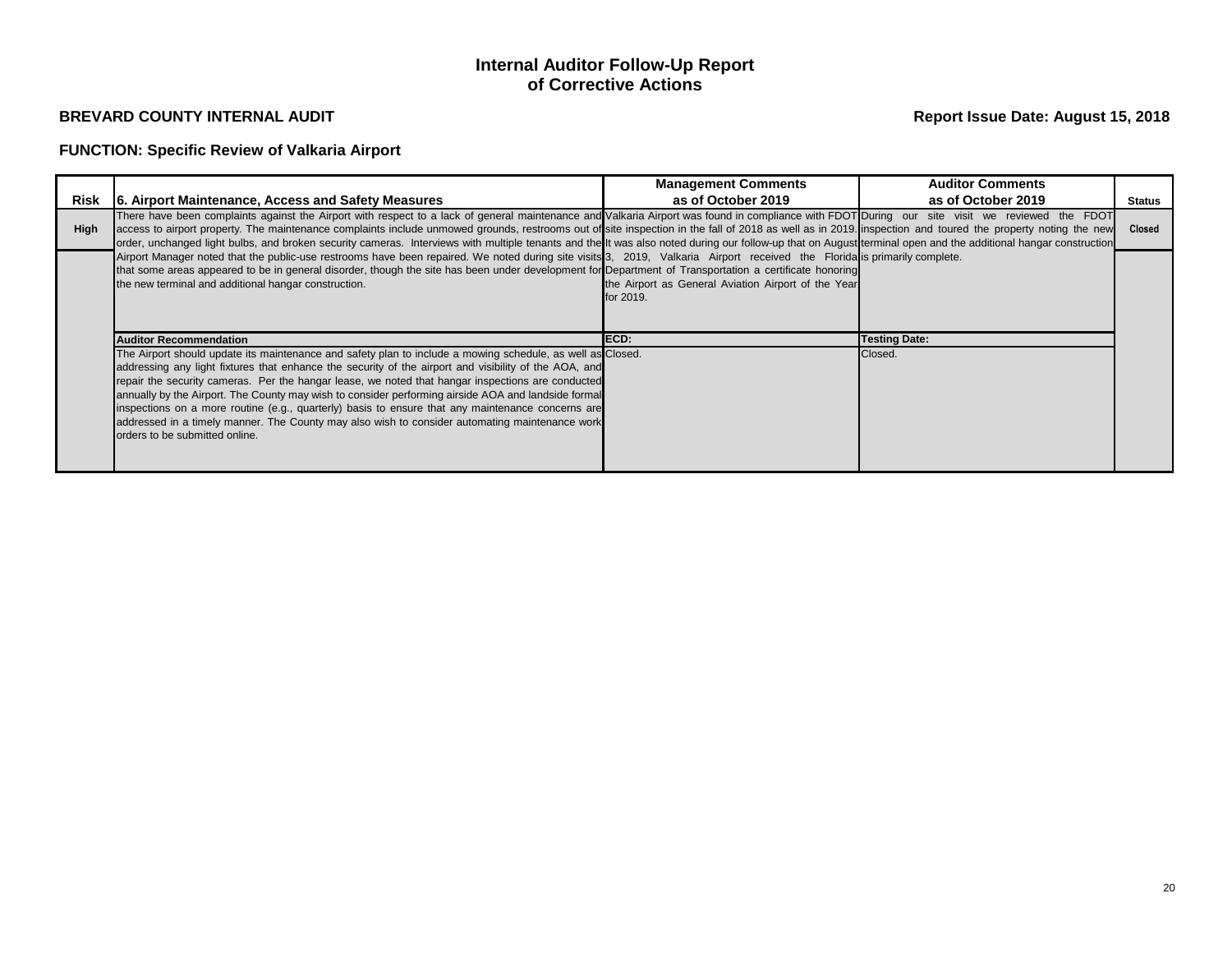## **FUNCTION: Specific Review of Valkaria Airport**

## **Internal Auditor Follow-Up Report of Corrective Actions**

## **Report Issue Date: August 15, 2018**

### **Open/Closed**

**= On schedule to complete ECDs**

**= Missed ECD (1st time), planned to complete in next 3 month review**

**= Missed ECD (2nd time or over 3 months for revised ECD)**

|      |                                                                                                                                                                                                                                                                                                                                                                                                                                                                                                                                                                                                                                                                                                                                                                                                                                                                                                                                                                                                                                | <b>Management Comments</b>                                                  | <b>Auditor Comments</b>         |               |
|------|--------------------------------------------------------------------------------------------------------------------------------------------------------------------------------------------------------------------------------------------------------------------------------------------------------------------------------------------------------------------------------------------------------------------------------------------------------------------------------------------------------------------------------------------------------------------------------------------------------------------------------------------------------------------------------------------------------------------------------------------------------------------------------------------------------------------------------------------------------------------------------------------------------------------------------------------------------------------------------------------------------------------------------|-----------------------------------------------------------------------------|---------------------------------|---------------|
| Risk | 7. Staffing / Succession Planning                                                                                                                                                                                                                                                                                                                                                                                                                                                                                                                                                                                                                                                                                                                                                                                                                                                                                                                                                                                              | as of October 2019                                                          | as of October 2019              | <b>Status</b> |
| Hiah | The FAA has staffing regulation and requirements for airports that have tower control as well as Valkaria Airport has begun succession planning with<br>passenger flights that include luggage checking, etc. Per discussion with the FAA, there are currently Mr. Zachary Voorhees is being trained to be the<br>no mandatory requirements for staffing small (basic) general aviation airports such as Valkaria Airport Manager. The Airport also hired Ms. Liesl                                                                                                                                                                                                                                                                                                                                                                                                                                                                                                                                                            |                                                                             |                                 | <b>Closed</b> |
|      | Airport. As such, staffing at the Airport is managed by the airport sponsor (County) and has been fairly King as a full-time position in May 2019. During the<br>consistent, with two full-time positions, occasionally supplemented by an intern. There was a vacant Review Ms. King was an intern with the Airport. The<br>part-time position at one time, which was removed when the Specialist position was upgraded to an Airport has also hired a part-time Grounds Manager.<br>Assistant Airport Manager position.<br>The airport operates 7 days a week, with instructional flight school and other activities occurring on<br>the weekends, when there is no airport staff required to be onsite. Additionally, with the added<br>facilities and expansion at the airport, there is no groundskeeper or facilities manager. The updated<br>Airport Master Plan (2015) does not appear to contemplate the additional staff needed to manage,<br>maintain and operate the facility over the course of the 20-year plan. | This position works 2 day a week and conducts the<br>mowing at the Airport. |                                 |               |
|      | <b>Auditor Recommendation</b><br>The County should consider, at a minimum, specifically defining the roles and responsibilities of the Closed.<br>Airport Manager and Assistant Airport Manager in order to identify workload and potential gaps. As<br>the expansion plan is realized, the County should continue to evaluate the need for a revised staffing<br>structure and a formal schedule to include weekend rotation. The addition of a terminal and increased<br>number of hangars/tenants will impact the workload and administrative responsibilities. Weekend<br>and flexible shifts should also be considered to allow for management during periods of frequent<br>tenant and other user activity.                                                                                                                                                                                                                                                                                                              | ECD:                                                                        | <b>Testing Date:</b><br>Closed. |               |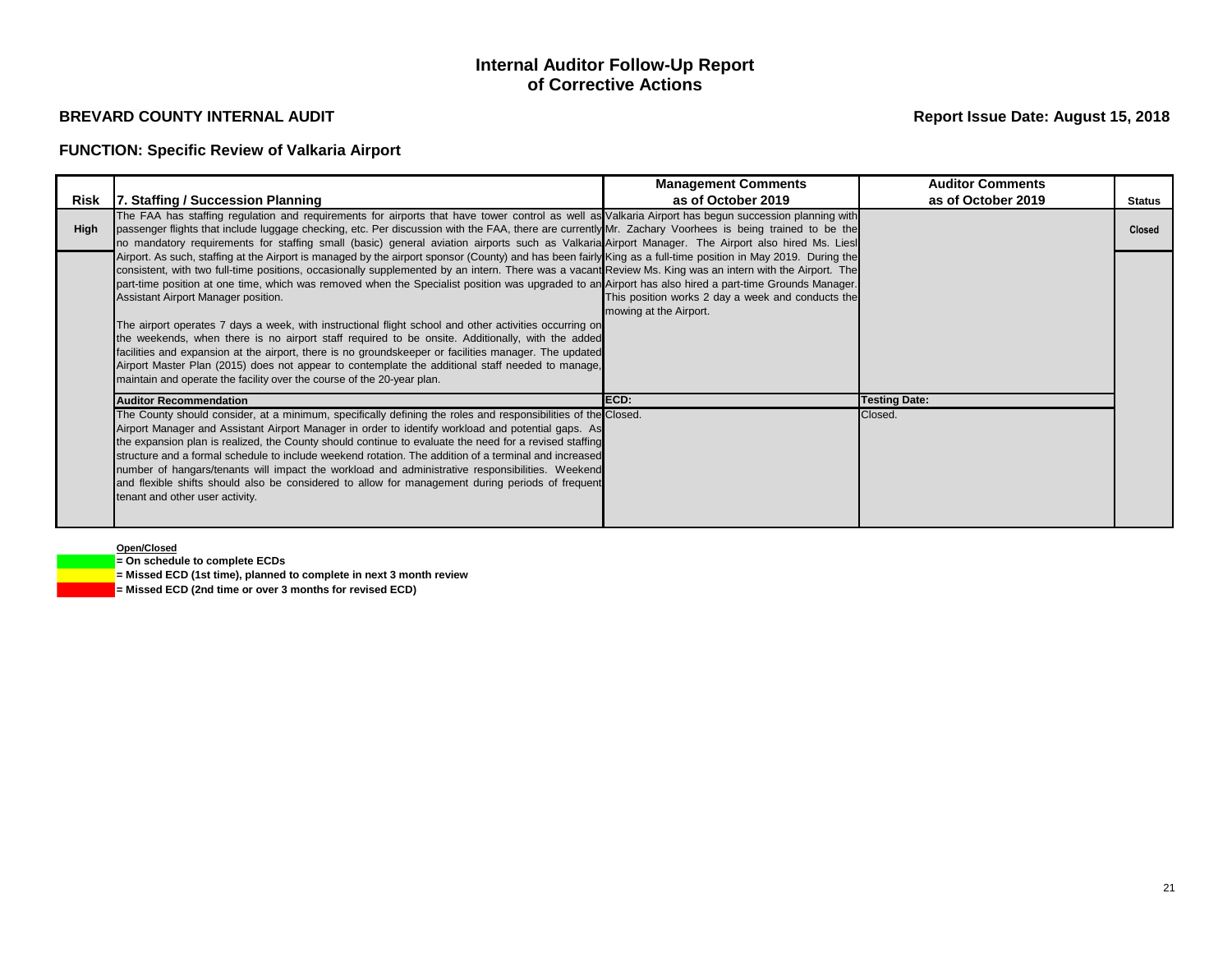## **FUNCTION: Procurement Initiation and Contract Review**

## **Internal Auditor Follow-Up Report of Corrective Actions**

|                 |                                                                                                                                                                                                                                                                                                                                                                                                                                                                                                                                                                                                                                                                                                                                                                                                                                                                                                                                                                                                                                            | <b>Management Comments</b>                                                                                                                                                                                                                                                                                                                                                                                                                                                                                                                                                                                                                                   | <b>Auditor Comments</b>                                                                                                                                     |               |
|-----------------|--------------------------------------------------------------------------------------------------------------------------------------------------------------------------------------------------------------------------------------------------------------------------------------------------------------------------------------------------------------------------------------------------------------------------------------------------------------------------------------------------------------------------------------------------------------------------------------------------------------------------------------------------------------------------------------------------------------------------------------------------------------------------------------------------------------------------------------------------------------------------------------------------------------------------------------------------------------------------------------------------------------------------------------------|--------------------------------------------------------------------------------------------------------------------------------------------------------------------------------------------------------------------------------------------------------------------------------------------------------------------------------------------------------------------------------------------------------------------------------------------------------------------------------------------------------------------------------------------------------------------------------------------------------------------------------------------------------------|-------------------------------------------------------------------------------------------------------------------------------------------------------------|---------------|
| <b>Risk</b>     | 1. Formal Contract Review and Approval                                                                                                                                                                                                                                                                                                                                                                                                                                                                                                                                                                                                                                                                                                                                                                                                                                                                                                                                                                                                     | as of October 2019                                                                                                                                                                                                                                                                                                                                                                                                                                                                                                                                                                                                                                           | as of October 2019                                                                                                                                          | <b>Status</b> |
| <b>Moderate</b> | For two of the 20 RFP/RFQ's selected for testing, we noted that the User Agency did not obtain the<br>County Attorney's review and approval of the vendor contract prior to contract execution.                                                                                                                                                                                                                                                                                                                                                                                                                                                                                                                                                                                                                                                                                                                                                                                                                                            | a. b. A new Initial Contract Form adding a second<br>review session (Authority to Advertise and Authority<br>to Execute) was implemented in May 2018. Since                                                                                                                                                                                                                                                                                                                                                                                                                                                                                                  | a. b. When AO-29 has been revised to reflect the<br>new Initial Contract Form and related process, the<br>application of this revised Initial Contract Form | <b>Open</b>   |
|                 | The relevant section in AO-29 that addresses the contract review and approval requirement by Risk<br>Management and the County Attorney is Step 3 in Section III. A, B and C:<br>The User Agency shall determine the appropriate contract type and content (see Attachment A)<br>using a "Form" or "Standard" contract whenever possible. The contract document will be forwarded to terms and conditions input into the actual contract<br>Risk Management and the County Attorney for review under cover of an Initial Contract Form."<br>This step also applies to contracts proposed by vendors as implied by the phrase, whenever possible.<br>However, this requirement that vendor proposed contracts are also to be reviewed by Risk<br>Management and the County Attorney could be made more explicit.                                                                                                                                                                                                                            | that time, all county provided contracts are now<br>reviewed prior to the solicitation package being<br>released for bidding and then a subsequent review is<br>completed with the selected contractor and all the<br>for County Attorney and Risk Management review<br>prior to execution. Implementing this new Initial<br>Contract Form has improved the contract review<br>process in that anyone with authority to execute a<br>contract is now looking for a completely signed Initial<br>Contract Form prior to executing a contract. The<br>formal language relative to this revised Initial<br>Contract Form will be included in the revised AO-29. | process will be tested - see observation 5 - AO-29<br>Updates / Revisions.                                                                                  |               |
|                 | <b>Auditor Recommendation</b>                                                                                                                                                                                                                                                                                                                                                                                                                                                                                                                                                                                                                                                                                                                                                                                                                                                                                                                                                                                                              | ECD:                                                                                                                                                                                                                                                                                                                                                                                                                                                                                                                                                                                                                                                         | <b>Testing Date:</b>                                                                                                                                        |               |
|                 | We recommend the following:<br>a. Purchasing should advise/remind the applicable departments that all vendor contracts must be<br>submitted to Risk Management and the County Attorney for review and approval prior to contract<br>execution. Additionally, Purchasing should return any vendor contracts to the User Agency that lack<br>an Initial Contract Review and Approval Form signed by Risk Management and the County Attorney<br>to obtain these required approvals prior to contract execution.<br>b. The County should revise AO-29 to make it clear that if the vendor's contract is used by the User<br>Agency, the User Agency is required to submit the vendor contract to Risk Management and the<br>County Attorney prior to execution by the appropriate parties via the revised "Initial Contract Review<br>and Approval Form" Section III.<br>This will help mitigate the risk of unfavorable and/or ambiguous contract terms and conditions being<br>included that could lead to negative, financial consequences. | O: November, 2018; R: January 2020                                                                                                                                                                                                                                                                                                                                                                                                                                                                                                                                                                                                                           | <b>May 2020</b>                                                                                                                                             |               |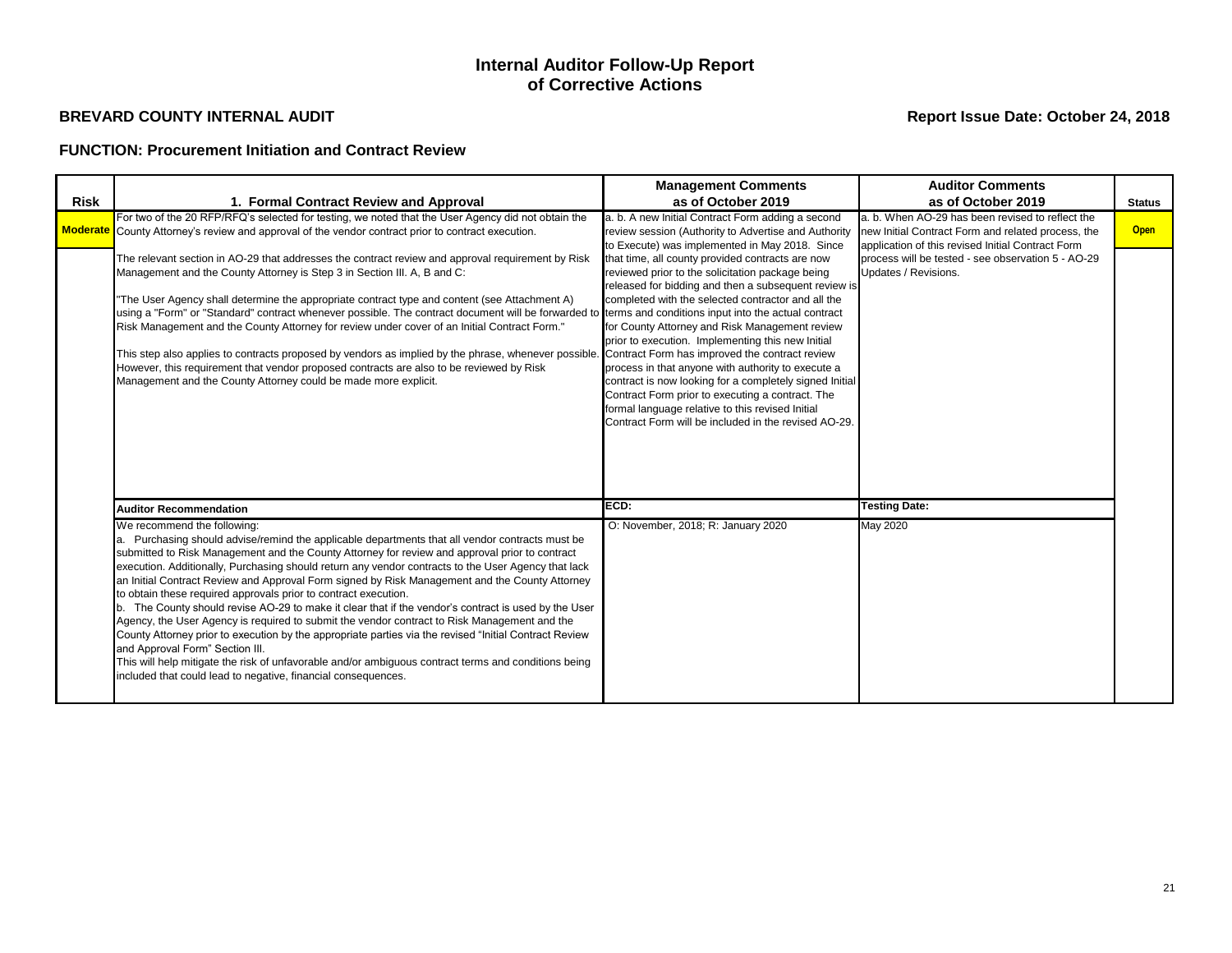## **FUNCTION: Procurement Initiation and Contract Review**

## **Internal Auditor Follow-Up Report of Corrective Actions**

|             |                                                                                                                                                                                                                                                                                                                                                                                                                                                                                                                                                                                                                                                                                                                                                                                                                                                                                                                           | <b>Management Comments</b>                                                                                                                                                                                                                                                                                                                                                                                                                                                                                                                                                                                                                                                                                                                                                                                                                                                                                                                                                                                                                                                                                                                                                        | <b>Auditor Comments</b>                                                                                                                                                                                                                                                                                                                                                                                                                                                                                                                                                                                                                                                                                                                                                                                              |               |
|-------------|---------------------------------------------------------------------------------------------------------------------------------------------------------------------------------------------------------------------------------------------------------------------------------------------------------------------------------------------------------------------------------------------------------------------------------------------------------------------------------------------------------------------------------------------------------------------------------------------------------------------------------------------------------------------------------------------------------------------------------------------------------------------------------------------------------------------------------------------------------------------------------------------------------------------------|-----------------------------------------------------------------------------------------------------------------------------------------------------------------------------------------------------------------------------------------------------------------------------------------------------------------------------------------------------------------------------------------------------------------------------------------------------------------------------------------------------------------------------------------------------------------------------------------------------------------------------------------------------------------------------------------------------------------------------------------------------------------------------------------------------------------------------------------------------------------------------------------------------------------------------------------------------------------------------------------------------------------------------------------------------------------------------------------------------------------------------------------------------------------------------------|----------------------------------------------------------------------------------------------------------------------------------------------------------------------------------------------------------------------------------------------------------------------------------------------------------------------------------------------------------------------------------------------------------------------------------------------------------------------------------------------------------------------------------------------------------------------------------------------------------------------------------------------------------------------------------------------------------------------------------------------------------------------------------------------------------------------|---------------|
| <b>Risk</b> | 2. Contract Standardization                                                                                                                                                                                                                                                                                                                                                                                                                                                                                                                                                                                                                                                                                                                                                                                                                                                                                               | as of October 2019                                                                                                                                                                                                                                                                                                                                                                                                                                                                                                                                                                                                                                                                                                                                                                                                                                                                                                                                                                                                                                                                                                                                                                | as of October 2019                                                                                                                                                                                                                                                                                                                                                                                                                                                                                                                                                                                                                                                                                                                                                                                                   | <b>Status</b> |
|             | Based on discussions with the Central Services Interim Director and a Deputy County Attorney of the a.1. It was determined that a contract template did<br>Moderate CAO, we noted the following:<br>There were inconsistencies among attorneys in the contract review feedback that were provided to<br>the respective User Agency.<br>Many departments have developed their own contract templates for similar types of services/product Staff are from Purchasing, County Attorney, Risk<br>procurements that vary significantly in terms of form, structure and content (Utilities, Facilities, Parks<br>and Recreation, Solid Waste Management, etc.).<br>Based on follow-up discussions with the LSS Contract Review Team Lead, the LSS team's final<br>presentation will include the recommendation to establish a new LSS project to develop standardized<br>contract templates for Department and Countywide use. | not need to go through a LSS team and that staff<br>involved in creating and approving documents would<br>be involved in creating the new contract template.<br>and Public Works department. The CAO is still in the threshold such that any solicitation / procurement<br>process of drafting templates. The CAO is working<br>on the professional services contract template -<br>trying to combine the different ones used by multiple<br>departments.<br>a.2. Relative to having no policy dictating if / when to Revisions.<br>use a formal contract, this will also be addressed in<br>the revised AO-29. The language being added will<br>be that any solicitation / procurement that exceeds<br>\$50K in value will require a formal written contract in<br>conjunction with the purchase order.<br>b. In lieu of a separate process or policy, the signed and conditions were up-to-date with local<br>initial contract review and approval form would be<br>the evidence that the CAO has signed off on the<br>contract terms and conditions which would include<br>ensuring they were up-to-date with local ordinances,<br>Federal and Florida Statues, as applicable. | a.1. This item is in process and will be tested when<br>the contact templates have been completed.<br>a.2. During the follow-up process for contract<br>standardization, management decided to establish a<br>that exceeds \$50K will require a formal written<br>contract along with the purchase order. This item is<br>in process and the application of this new<br>requirement will be tested after AO-29 has been<br>revised - see observation 5 - AO-29 Updates /<br>b. We concur that a separate process or policy is not<br>needed; the CAO's sign-off on the initial contract<br>review and approval form would be the evidence that<br>the CAO has signed off on the contract terms and<br>conditions which would include ensuring the terms<br>ordinances, Federal and Florida Statues as<br>applicable. | <b>Open</b>   |
|             | <b>Auditor Recommendation</b>                                                                                                                                                                                                                                                                                                                                                                                                                                                                                                                                                                                                                                                                                                                                                                                                                                                                                             | ECD:                                                                                                                                                                                                                                                                                                                                                                                                                                                                                                                                                                                                                                                                                                                                                                                                                                                                                                                                                                                                                                                                                                                                                                              | <b>Testing Date:</b>                                                                                                                                                                                                                                                                                                                                                                                                                                                                                                                                                                                                                                                                                                                                                                                                 |               |
|             | a. We recommend that the County develop standard contract templates for the most common<br>projects, services, etc. The development and final approval of standard contract templates should<br>include Risk Management and CAO participation.<br>b. We recommend that a process or policy be put in place for the County Attorney to review the<br>established contract templates annually to help ensure the terms and conditions are up-to-date with<br>local ordinances, Federal and Florida Statues as applicable.<br>This will help facilitate consistency, efficiency and contract compliance in the contract development,<br>review and approval process for each Department and Countywide.                                                                                                                                                                                                                      | a.1. O: May 31, 2019; R: March 2020<br>a.2. January 2020<br>b. Closed.                                                                                                                                                                                                                                                                                                                                                                                                                                                                                                                                                                                                                                                                                                                                                                                                                                                                                                                                                                                                                                                                                                            | a.1. May 2020<br>a.2. May 2020<br>b. Closed.                                                                                                                                                                                                                                                                                                                                                                                                                                                                                                                                                                                                                                                                                                                                                                         |               |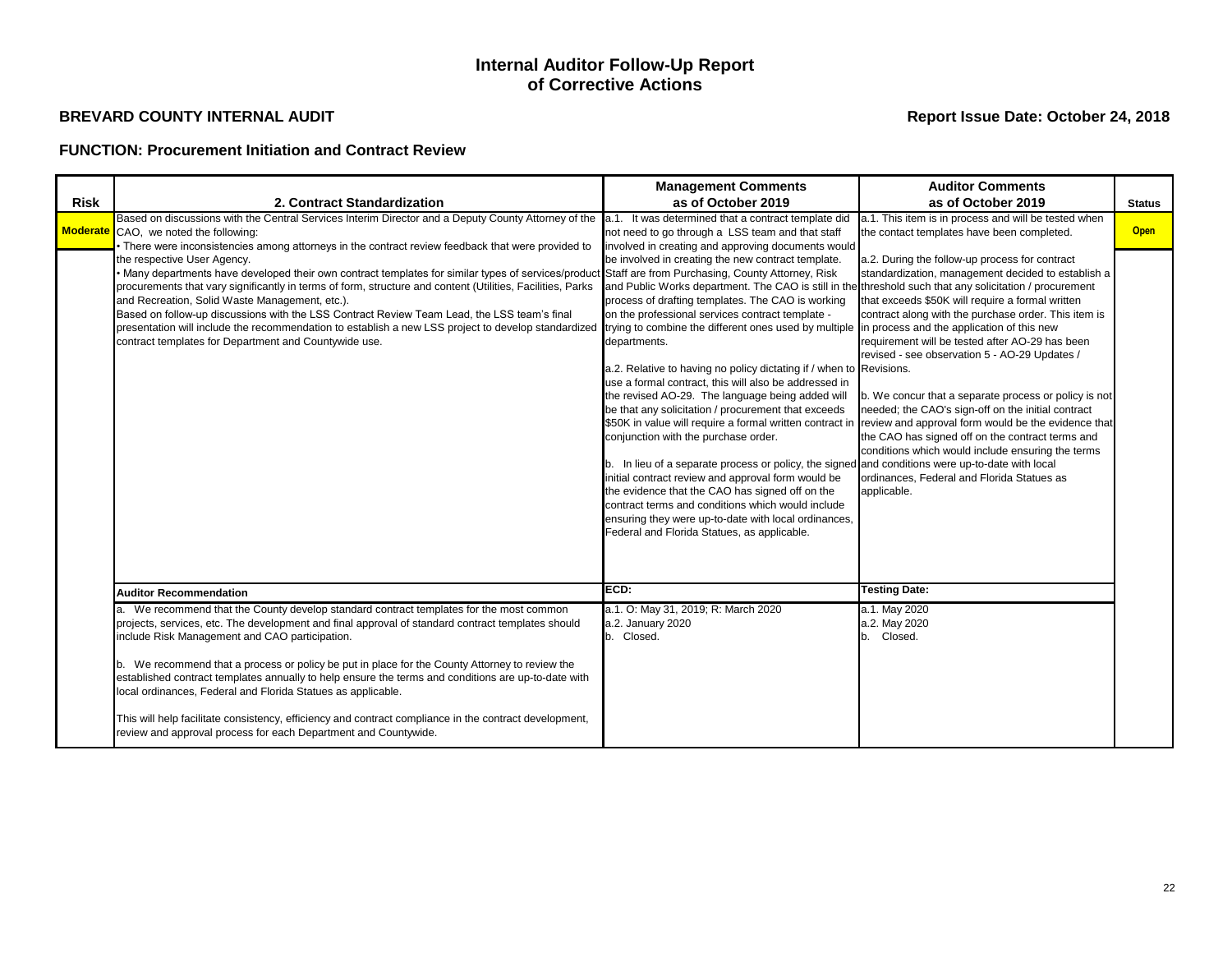## **FUNCTION: Procurement Initiation and Contract Review**

## **Internal Auditor Follow-Up Report of Corrective Actions**

|             |                                                                                                                                                                                                                                                                                                                                                                                                                                                                                                                                                                                                                                                                                                                                                                                                                                                                                                                                                                                                                                                                                                                                                          | <b>Management Comments</b>                                                                                                                                                                                                                                                                                                                                                                              | <b>Auditor Comments</b>                                                                                                                                                                                                                                                                                                                                                                                                                                                                                                                                                                                                                       |               |
|-------------|----------------------------------------------------------------------------------------------------------------------------------------------------------------------------------------------------------------------------------------------------------------------------------------------------------------------------------------------------------------------------------------------------------------------------------------------------------------------------------------------------------------------------------------------------------------------------------------------------------------------------------------------------------------------------------------------------------------------------------------------------------------------------------------------------------------------------------------------------------------------------------------------------------------------------------------------------------------------------------------------------------------------------------------------------------------------------------------------------------------------------------------------------------|---------------------------------------------------------------------------------------------------------------------------------------------------------------------------------------------------------------------------------------------------------------------------------------------------------------------------------------------------------------------------------------------------------|-----------------------------------------------------------------------------------------------------------------------------------------------------------------------------------------------------------------------------------------------------------------------------------------------------------------------------------------------------------------------------------------------------------------------------------------------------------------------------------------------------------------------------------------------------------------------------------------------------------------------------------------------|---------------|
| <b>Risk</b> | 3. Bid Initiation to Execution                                                                                                                                                                                                                                                                                                                                                                                                                                                                                                                                                                                                                                                                                                                                                                                                                                                                                                                                                                                                                                                                                                                           | as of October 2019                                                                                                                                                                                                                                                                                                                                                                                      | as of October 2019                                                                                                                                                                                                                                                                                                                                                                                                                                                                                                                                                                                                                            | <b>Status</b> |
|             | During our testing of the formal solicitation/contract development, review and approval process, we<br>Moderate noted the required documentation is submitted back and forth via email from the respective User<br>Agency, Purchasing, Risk Management and the County Attorney.                                                                                                                                                                                                                                                                                                                                                                                                                                                                                                                                                                                                                                                                                                                                                                                                                                                                          | There was a discussion between IT and Purchasing<br>and the current contracts management database<br>does not have the capability to create a workflow                                                                                                                                                                                                                                                  | We obtained the new process / checklist<br>management put in place to simplify the process and<br>to help eliminate the inefficiencies noted in the use                                                                                                                                                                                                                                                                                                                                                                                                                                                                                       | <b>Closed</b> |
|             | Since there are multiple User Agencies submitting formal bids for review and approval, this creates<br>multiple email chains, which generates inefficiencies and increases the risk of errors in the process.<br>We also noted that Purchasing used different forms/checklists in the processing of bid requests.<br>We noted that to help mitigate the inefficiencies related to the review and approval process by Risk<br>Management and the CAO, the LSS Contract Review Team as a "quick win" recommended that IT<br>set-up a group email account for Risk Management and the CAO. This was done for Risk<br>Management but not for the CAO. The CAO assigns attorneys to specific departments for the contract<br>review and approval process.<br>Based on follow-up discussions with management, a new LSS project team is to be established to<br>determine whether the current Contract Management System could serve as the document<br>management mechanism for CAO and RM review, as well as a contract-tracking tool.                                                                                                                       | process. The process in place now is that<br>Purchasing does not accept incomplete packages<br>from departments. Purchasing will continue to look<br>for efficiencies in how the work flow is conducted to<br>get requirements from department through the<br>solicitation process. All erroneous checklists have<br>been removed and all procurement analysts<br>currently utilize the same checklist. | of multiple checklists. Based on our sample testing<br>of formal solicitations, we noted that the erroneous<br>checklists have been removed thus reducing the risk<br>of errors and inefficiencies in the process.<br>Additionally, management determined that the<br>existing Contract Management System does not<br>have the capability to create a workflow process.<br>Given the actions taken by management, this matter<br>is considered closed. The Department's ongoing<br>efforts to identify additional workflow efficiencies is<br>considered best practice / process improvements not<br>do not necessitate additional follow-up. |               |
|             | <b>Auditor Recommendation</b>                                                                                                                                                                                                                                                                                                                                                                                                                                                                                                                                                                                                                                                                                                                                                                                                                                                                                                                                                                                                                                                                                                                            | ECD:                                                                                                                                                                                                                                                                                                                                                                                                    | <b>Testing Date:</b>                                                                                                                                                                                                                                                                                                                                                                                                                                                                                                                                                                                                                          |               |
|             | We recommend that County Management identify the most cost effective workflow mechanism that<br>addresses not only the contract review and approval process by Risk Management and the County<br>Attorney but also the entire formal solicitation/contract development, submittal, review and approval<br>process from solicitation initiation to execution.<br>Potential workflow solutions that may be considered in the following order:<br>• Determine if the existing Contract Management System can provide an end-to-end workflow solution<br>(as suggested by the LSS Contract Review Team).<br>. Investigate procuring an automated workflow software that would suit the workflow process and is<br>economically feasible.<br>• Purchasing could work with IT to set-up a workflow system on the Y-drive. For example, the<br>workflow could be set-up by solicitation number with folders for each workflow task for the respective<br>owners/approvers of the task of the solicitation process from User Agency initiation to execution.<br>Access to the review and approval task folders should be restricted to the task owners/approvers | Closed.                                                                                                                                                                                                                                                                                                                                                                                                 | Closed.                                                                                                                                                                                                                                                                                                                                                                                                                                                                                                                                                                                                                                       |               |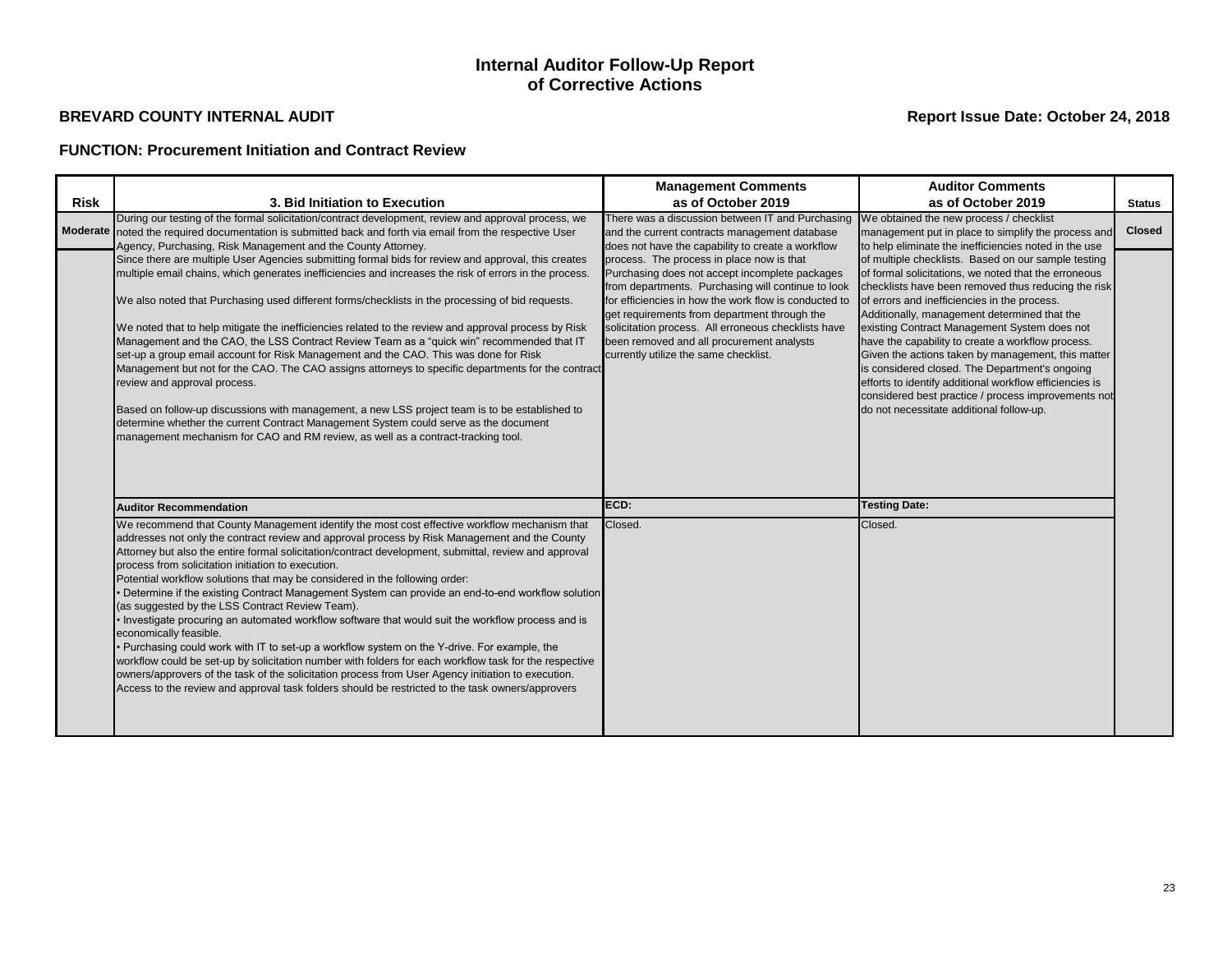## **FUNCTION: Procurement Initiation and Contract Review**

## **Internal Auditor Follow-Up Report of Corrective Actions**

|             |                                                                                                                                                                                                                                                                                                                                                                                                                                                                                                                                                                                                                                                                                                                                                                                                                                                                                                                                                       | <b>Management Comments</b>                                                                                                                                                                                                                                                                                                                                                                                                                                                                                                                                                                                                                                                                                                                                                                                                                                                                                | <b>Auditor Comments</b>                                                                                                                                                                                                                                                                                                  |               |
|-------------|-------------------------------------------------------------------------------------------------------------------------------------------------------------------------------------------------------------------------------------------------------------------------------------------------------------------------------------------------------------------------------------------------------------------------------------------------------------------------------------------------------------------------------------------------------------------------------------------------------------------------------------------------------------------------------------------------------------------------------------------------------------------------------------------------------------------------------------------------------------------------------------------------------------------------------------------------------|-----------------------------------------------------------------------------------------------------------------------------------------------------------------------------------------------------------------------------------------------------------------------------------------------------------------------------------------------------------------------------------------------------------------------------------------------------------------------------------------------------------------------------------------------------------------------------------------------------------------------------------------------------------------------------------------------------------------------------------------------------------------------------------------------------------------------------------------------------------------------------------------------------------|--------------------------------------------------------------------------------------------------------------------------------------------------------------------------------------------------------------------------------------------------------------------------------------------------------------------------|---------------|
| <b>Risk</b> | 4. Insurance and Bond Requirements                                                                                                                                                                                                                                                                                                                                                                                                                                                                                                                                                                                                                                                                                                                                                                                                                                                                                                                    | as of October 2019                                                                                                                                                                                                                                                                                                                                                                                                                                                                                                                                                                                                                                                                                                                                                                                                                                                                                        | as of October 2019                                                                                                                                                                                                                                                                                                       | <b>Status</b> |
| Moderate    | Each of the current formal solicitation templates (RFP/RFQ, ITB, ITQ) include standard terms<br>conditions related to insurance and bonding requirements.                                                                                                                                                                                                                                                                                                                                                                                                                                                                                                                                                                                                                                                                                                                                                                                             | a.1. A matrix has been drafted as a starting point -<br>We will consult with Purchasing and three, high-<br>volume departments to solicit feedback on form                                                                                                                                                                                                                                                                                                                                                                                                                                                                                                                                                                                                                                                                                                                                                | a.1. The risk matrix is not yet complete and therefore<br>will be tested at a later date.                                                                                                                                                                                                                                | <b>Open</b>   |
|             | However, based on discussions with a Deputy Attorney of the CAO, since insurance and bonding<br>requirements can vary for each project, service, etc. being solicited, these requirements need to be<br>evaluated for each solicitation.<br>In the case where a formal contract is used pursuant to AO-29, these insurance and bond<br>requirements are subject to the review and approval process by Risk Management and the County<br>Attorney.<br>However, for formal solicitations that do not result in formal contracts, there is no requirement that the<br>User Agency submit the insurance and bonding requirements to Risk Management and the County<br>Attorney for review and approval.<br>Additionally, for the solicitation templates noted above that include a section for bond data, the<br>template has the default selection of "No" to "Vendor must provide." Since this is a template, this<br>choice should not be preselected. | design and content (Public Works, Parks &<br>Recreation and Natural Resources). Purchasing will<br>confirm and provide edits where necessary relative<br>to the categories and types of solicitations; the user<br>departments will also perform this role, and we will<br>conference with them in order to refine the examples b. We obtained and reviewed the formal solicitation<br>we use to illustrate and the vetting questions which<br>serve as prompts for the insurance selection<br>process. This information will be shared with the<br>County Attorney's Office since the Bonding function<br>is handled by the CAO.<br>a.2. In addition to developing this matrix, as noted in<br>the comment in observation 3, all procurements that<br>exceed \$50K must be submitted to Risk<br>Management for review and approval. This will also<br>be addressed with the upcoming revisions to AO-29. | a.2. This item is in process and the application of<br>this new requirement will be tested after AO-29 has<br>been revised - see observation 5 - AO-29 Updates /<br>Revisions.<br>templates noting that the Bond data section that<br>says, "Vendor must provide" was revised so that it<br>was not preselected as "No." |               |
|             | <b>Auditor Recommendation</b><br>a. We recommend that Risk Management, with input from the County Attorney (as needed), develop a.1 O: March 2019; R: April 2020<br>a matrix to assist the User Agency and Purchasing to identify any bonding and/or specialty insurance<br>requirements beyond the standard bonding and insurance terms and conditions included in the<br>respective formal solicitation templates. Upon identification of such instances, the User Agency<br>should submit the formal solicitation to Risk Management and the County Attorney for review and<br>approval preferably prior to posting the solicitation.<br>b. We recommend that the formal solicitation templates be revised so that the Bond data section<br>that says, "Vendor must provide" not be preselected as "No."<br>This will help ensure that proper insurance and bonding requirements are put in place for each<br>respective project, service, etc.    | b. Templates have been changed.<br>ECD:<br>a.2. January 2020<br>b. Closed.                                                                                                                                                                                                                                                                                                                                                                                                                                                                                                                                                                                                                                                                                                                                                                                                                                | <b>Testing Date:</b><br>a.1. August 2020<br>a.2. June 2020<br>b. Closed.                                                                                                                                                                                                                                                 |               |